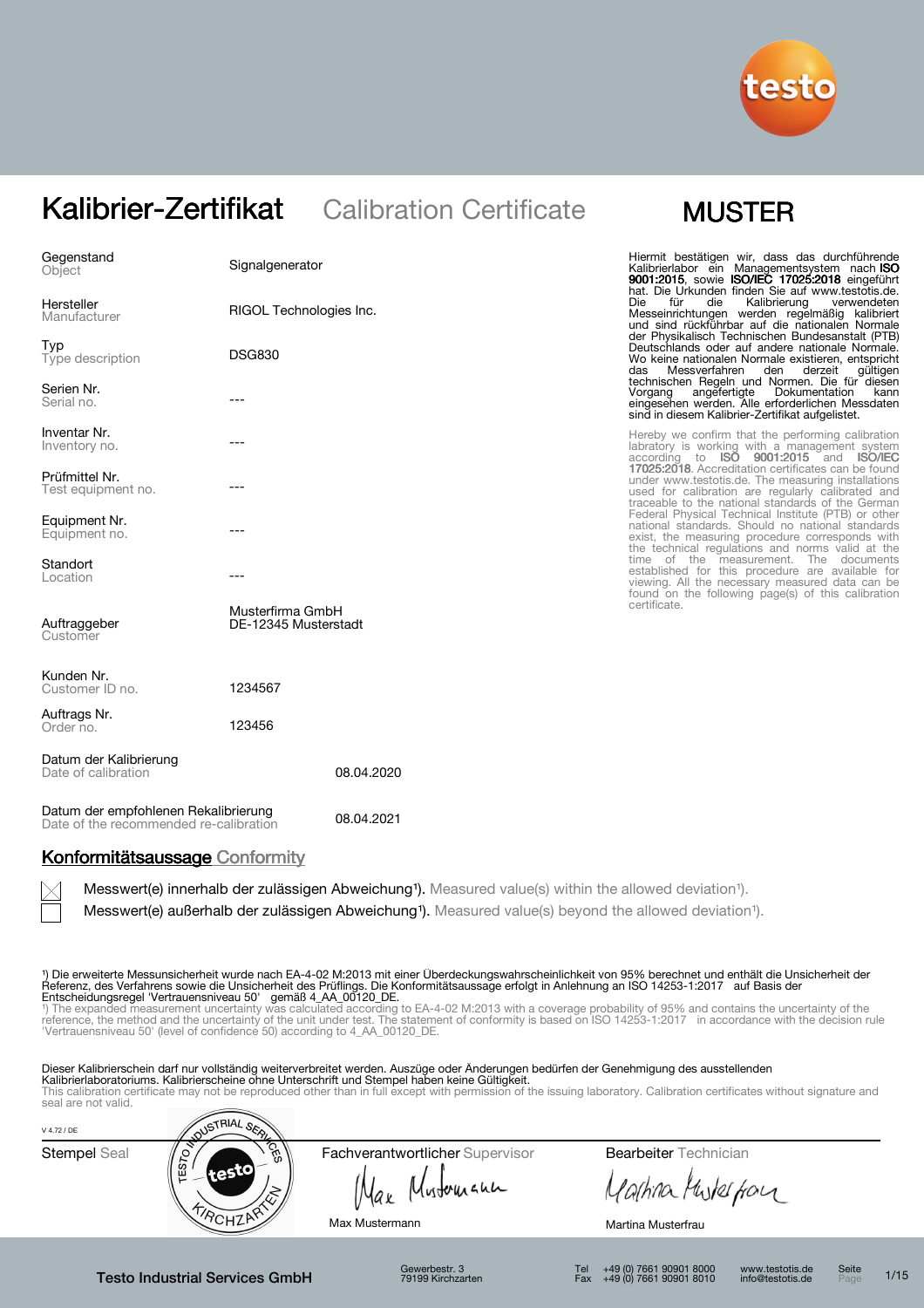

### Messeinrichtung Measuring equipment

| Referenz<br>Reference                   | Rückführung<br>Traceability | Rekal.<br>Next cal. | Zertifikat-Nr.<br>Certificate-no. | EQ-Nr.<br>EQ-no. |
|-----------------------------------------|-----------------------------|---------------------|-----------------------------------|------------------|
| Signal Generator Agilent E8257D         | GPS locked ---              | $---$               | Support device                    | 10971083         |
| Spektrumanalyzer Rohde & Schwarz FSEK30 | 15070-01-01 2019-11         | 2020-11             | E109183                           | 10971094         |
| Audio Analyzer HEWLETT PACKARD 8903B    | 15070-01-01 2019-10         | 2020-10             | E106572                           | 11307396         |
| Frequenzzähler HEWLETT PACKARD 5335A    | GPS locked ---              | $---$               | Support device                    | 11374124         |
| Microwave Counter EIP 578B              | GPS locked ---              | $---$               | Support Device                    | 12018663         |
| Leistungssensor Keysight E9304A H18     | 15070-01-01 2019-12         | 2020-12             | E110017                           | 13857669         |

Referenzzertifikate sind auf www.primasonline.com abrufbar Reference certificates are available at www.primasonline.com

### Umgebungsbedingungen Ambient conditions

| <b>Temperatur</b> Temperature                 | $(23 \pm 1) °C$ |  |
|-----------------------------------------------|-----------------|--|
| <b>Relative Luftfeuchte Relative Humidity</b> | $(2070)$ %      |  |

### **Messverfahren** Measuring procedure

### Die Kalibrierung erfolgt nach Herstelleranweisung The calibration is performed according to the manufacturer's procedure

Prüfprozedur Procedure E:Rigol:DSG830:TISSD:SG / Rev.:1.0

### **Messergebnisse** Measuring results

Seite Page 3 bis to 15

### Besondere Bemerkungen Special remarks

---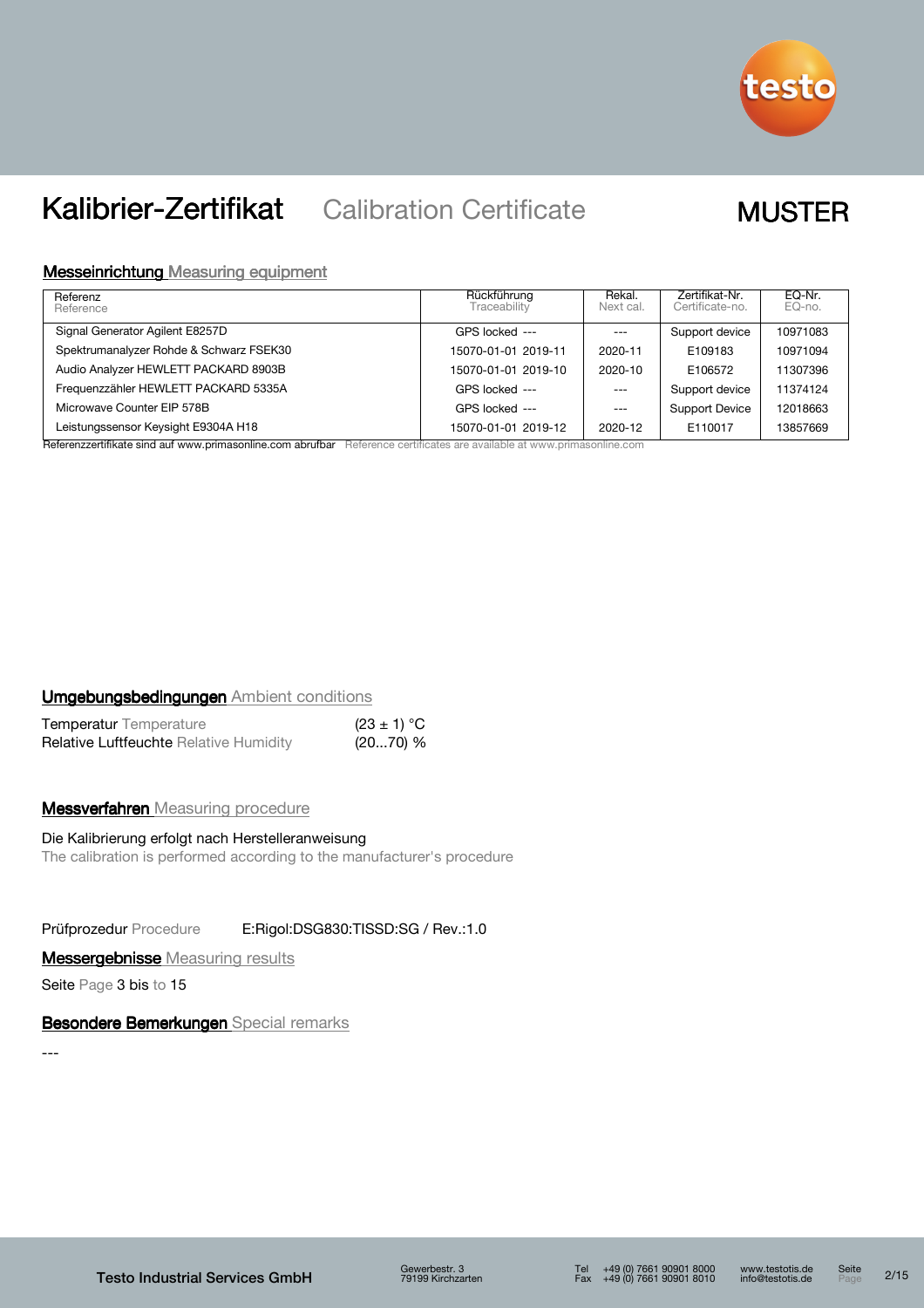

| <b>Bereich</b><br>Range                    | Referenzwert<br>(Normal)<br>Reference value | Messbedingung<br>Measuring condition                  | Angezeigter Wert<br><b>UUT</b><br>Indicated value<br>UUT | zulässige<br>Abweichung<br>allowed deviation Utilization of allowed | Abw. in %<br>dev. in $%$ |              | Ausnutzung der zul. Messunsicherheit<br>(k=2)<br>Measuring<br>uncertainty $(K=2)$ |
|--------------------------------------------|---------------------------------------------|-------------------------------------------------------|----------------------------------------------------------|---------------------------------------------------------------------|--------------------------|--------------|-----------------------------------------------------------------------------------|
|                                            |                                             | Calibration conforms to VDI/VDE/DGQ/DKD 2622 Sep.2003 |                                                          |                                                                     |                          |              |                                                                                   |
| Device Identification                      |                                             |                                                       |                                                          |                                                                     |                          |              |                                                                                   |
| Manufacturer:---------->Rigol Technologies |                                             |                                                       |                                                          |                                                                     |                          |              |                                                                                   |
| Model:----------------->DSG830             |                                             |                                                       |                                                          |                                                                     |                          |              |                                                                                   |
| Serial Number:--------->DSG8E190400001     |                                             |                                                       |                                                          |                                                                     |                          |              |                                                                                   |
| Softwarerevision:------>00.01.06           |                                             |                                                       |                                                          |                                                                     |                          |              |                                                                                   |
| <b>Options:</b>                            |                                             |                                                       |                                                          |                                                                     |                          |              |                                                                                   |
| -NONE                                      |                                             |                                                       |                                                          |                                                                     |                          |              |                                                                                   |
| <b>Function</b>                            |                                             |                                                       |                                                          |                                                                     |                          |              |                                                                                   |
| Rotary Knob                                |                                             |                                                       |                                                          |                                                                     |                          |              |                                                                                   |
| Keyboard                                   |                                             |                                                       |                                                          |                                                                     |                          | pass<br>pass |                                                                                   |
| Display                                    |                                             |                                                       |                                                          |                                                                     |                          | pass         |                                                                                   |
| 10 MHz Reference Frequency Accuracy        |                                             |                                                       |                                                          |                                                                     |                          |              |                                                                                   |
| * Drift not tested                         |                                             |                                                       |                                                          |                                                                     |                          |              |                                                                                   |
|                                            | 9.99999930 MHz                              |                                                       | 10.0000000 MHz                                           | ±0.00002 MHz                                                        | 4%                       | pass         | $0.12$ Hz                                                                         |
| Frequency deviation of synthesis           |                                             |                                                       |                                                          |                                                                     |                          |              |                                                                                   |
| Output level @ 0 dBm                       |                                             |                                                       |                                                          |                                                                     |                          |              |                                                                                   |
|                                            | 1000.000000 MHz                             |                                                       | 1000.00000 MHz                                           | $±0.001$ MHz                                                        | 0%                       | pass         | 12 Hz                                                                             |
|                                            | 3.00000000 GHz                              |                                                       | 3.0000000 GHz                                            | ±0.000003 GHz                                                       | $0\%$                    | pass         | 35 Hz                                                                             |
|                                            | 9.000000530 kHz                             |                                                       | 9.00000000 kHz                                           | ±0.000009 kHz                                                       | 6%                       | pass         | $0.10$ mHz                                                                        |
|                                            | 10.00000040 kHz                             |                                                       | 10.0000000 kHz                                           | ±0.00001 kHz                                                        | 4%                       | pass         | $0.12$ mHz                                                                        |
|                                            | 100.0000000 kHz                             |                                                       | 100.000000 kHz                                           | ±0.0001 kHz                                                         | 0%                       | pass         | 1.2 mHz                                                                           |
|                                            | 1000.000000 kHz                             |                                                       | 1000.00000 kHz                                           | $±0.001$ kHz                                                        | 0%                       | pass         | 12 mHz                                                                            |
|                                            | 10.00000000 MHz<br>100.0000000 MHz          |                                                       | 10.0000000 MHz<br>100.000000 MHz                         | ±0.00001 MHz<br>$±0.0001$ MHz                                       | 0%<br>0%                 | pass<br>pass | 0.12 Hz<br>1.2 Hz                                                                 |
| Harmonic purity/subharmonics               |                                             |                                                       |                                                          |                                                                     |                          |              |                                                                                   |
| Output level @ 13 dBm                      |                                             |                                                       |                                                          |                                                                     |                          |              |                                                                                   |
|                                            |                                             |                                                       |                                                          |                                                                     |                          |              |                                                                                   |

 $3/15$ 

Seite<br>Page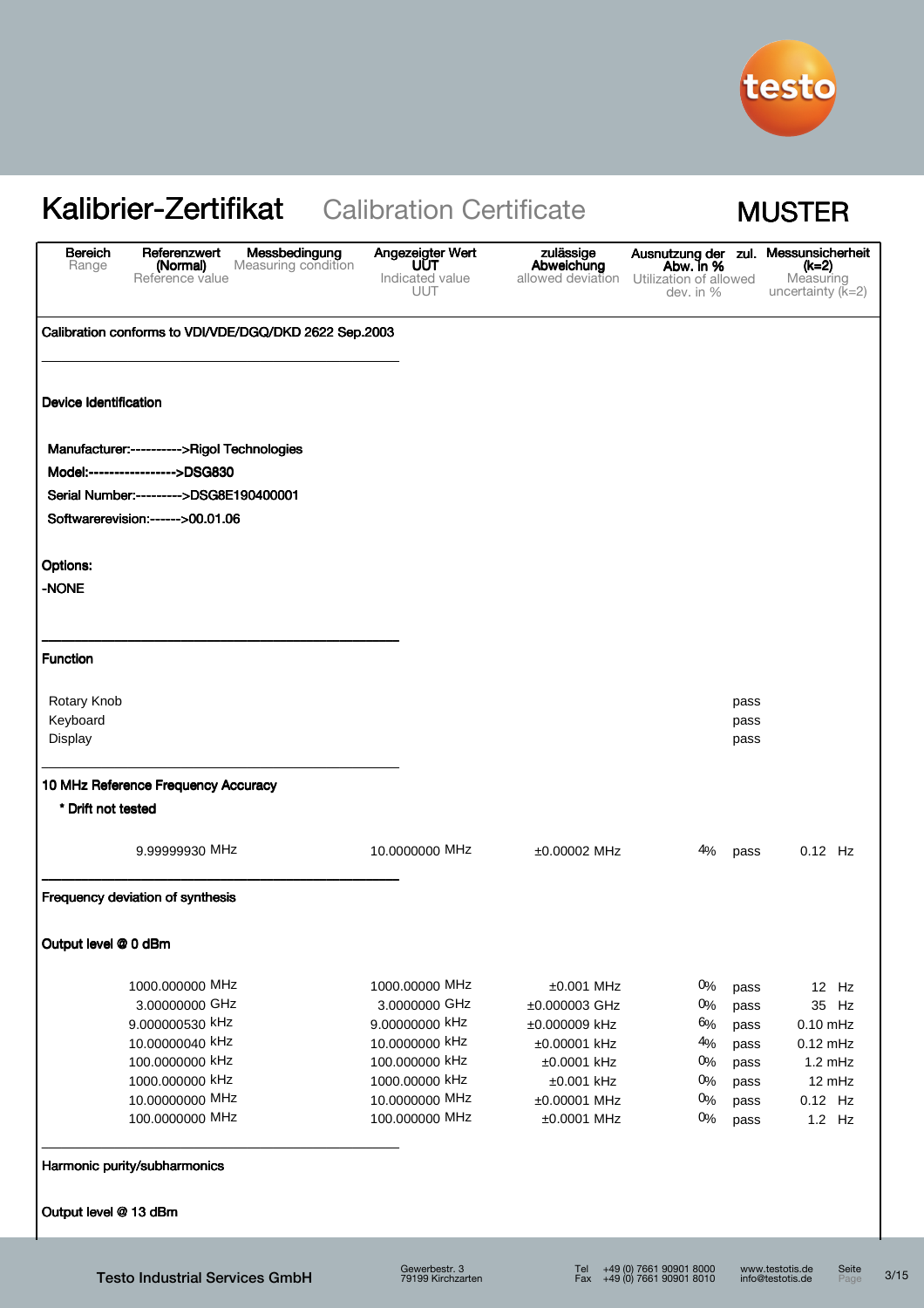

| <b>Bereich</b><br>Messbedingung<br>Referenzwert<br>Range<br>Measuring condition<br>(Normal)<br>Reference value | Angezeigter Wert<br><b>UUT</b><br>Indicated value<br>UUT | zulässige<br>Abweichung | Ausnutzung der zul. Messunsicherheit<br>Abw. in %<br>allowed deviation Utilization of allowed<br>dev. in $%$ | (k=2)<br>Measuring<br>uncertainty $(k=2)$ |
|----------------------------------------------------------------------------------------------------------------|----------------------------------------------------------|-------------------------|--------------------------------------------------------------------------------------------------------------|-------------------------------------------|
| 2nd harmonic for carrier frequency 50 MHz (Tol. -30 dBc)<br>$-42.902$ dBc                                      | $-200.00$ dBc                                            |                         |                                                                                                              |                                           |
| 3rd harmonic for carrier frequency 50 MHz (Tol. -30 dBc)                                                       |                                                          | $±170$ dB               | pass                                                                                                         | $1.0$ dB                                  |
| -41.419 dBc                                                                                                    | $-200.00$ dBc                                            | $±170$ dB               | pass                                                                                                         | $1.0$ dB                                  |
| Sub-harmonic (f/2) for carrier frequency 50 MHz (Tol. -30 dBc)                                                 |                                                          |                         |                                                                                                              |                                           |
| $-94.693$ dBc                                                                                                  | $-200.00$ dBc                                            | $±170$ dB               | pass                                                                                                         | $1.0$ dB                                  |
| 2nd harmonic for carrier frequency 300 MHz (Tol. -30 dBc)<br>-37.527 dBc                                       | $-200.00$ dBc                                            | $±170$ dB               | pass                                                                                                         | 1.0<br>dB                                 |
| 3rd harmonic for carrier frequency 300 MHz (Tol. -30 dBc)<br>-48.832 dBc                                       | $-200.00$ dBc                                            | $±170$ dB               | pass                                                                                                         | 1.0<br>dB                                 |
| Sub-harmonic (f/2) for carrier frequency 300 MHz (Tol. -30 dBc)                                                |                                                          |                         |                                                                                                              |                                           |
| -87.227 dBc                                                                                                    | $-200.00$ dBc                                            | $±170$ dB               | pass                                                                                                         | $1.0$ dB                                  |
| 2nd harmonic for carrier frequency 500 MHz (Tol. -30 dBc)<br>$-50.083$ dBc                                     | $-200.00$ dBc                                            | $±170$ dB               | pass                                                                                                         | $1.0$ dB                                  |
| 3rd harmonic for carrier frequency 500 MHz (Tol. -30 dBc)<br>-53.774 dBc                                       | $-200.00$ dBc                                            | $±170$ dB               | pass                                                                                                         | $1.0$ dB                                  |
| Sub-harmonic (f/2) for carrier frequency 500 MHz (Tol. -30 dBc)<br>-81.934 dBc                                 | $-200.00$ dBc                                            | $±170$ dB               | pass                                                                                                         | $1.0$ dB                                  |
| 2nd harmonic for carrier frequency 1000 MHz (Tol. -30 dBc)<br>$-39.990$ dBc                                    | $-200.00$ dBc                                            | $±170$ dB               | pass                                                                                                         | $1.0$ dB                                  |
| 3rd harmonic for carrier frequency 1000 MHz (Tol. -30 dBc)<br>-43.282 dBc                                      | $-200.00$ dBc                                            |                         |                                                                                                              |                                           |
|                                                                                                                |                                                          | $±170$ dB               | pass                                                                                                         | 1.0<br>dB                                 |
| Sub-harmonic (f/2) for carrier frequency 1000 MHz (Tol. -30 dBc)<br>-79.302 dBc                                | $-200.00$ dBc                                            | $±170$ dB               | pass                                                                                                         | $1.0$ dB                                  |
| 2nd harmonic for carrier frequency 2000 MHz (Tol. -30 dBc)                                                     |                                                          |                         |                                                                                                              |                                           |
| $-42.408$ dBc                                                                                                  | $-200.00$ dBc                                            | $±170$ dB               | pass                                                                                                         | 1.0 dB                                    |
| 3rd harmonic for carrier frequency 2000 MHz (Tol. -30 dBc)<br>$-53.947$ dBc                                    | $-200.00$ dBc                                            | $±170$ dB               | pass                                                                                                         | $1.0$ dB                                  |
| Sub-harmonic (f/2) for carrier frequency 2000 MHz (Tol. -30 dBc)<br>-75.485 dBc                                | -200.00 dBc                                              | $±170$ dB               | pass                                                                                                         | $1.0$ dB                                  |
| 2nd harmonic for carrier frequency 3000 MHz (Tol. -30 dBc)<br>$-54.497$ dBc                                    | $-200.00$ dBc                                            | $±170$ dB               | pass                                                                                                         | $1.0$ dB                                  |
| 3rd harmonic for carrier frequency 3000 MHz (Tol. -30 dBc)<br>$-72.006$ dBc                                    | $-200.00$ dBc                                            | ±170 dB                 |                                                                                                              | $1.0$ dB                                  |
| Sub-harmonic (f/2) for carrier frequency 3000 MHz (Tol. -30 dBc)                                               |                                                          |                         | pass                                                                                                         |                                           |
| -72.157 dBc                                                                                                    | $-200.00$ dBc                                            | $±170$ dB               | pass                                                                                                         | $1.0$ dB                                  |

Spurious emissions/spurs

Output level @ 0 dBm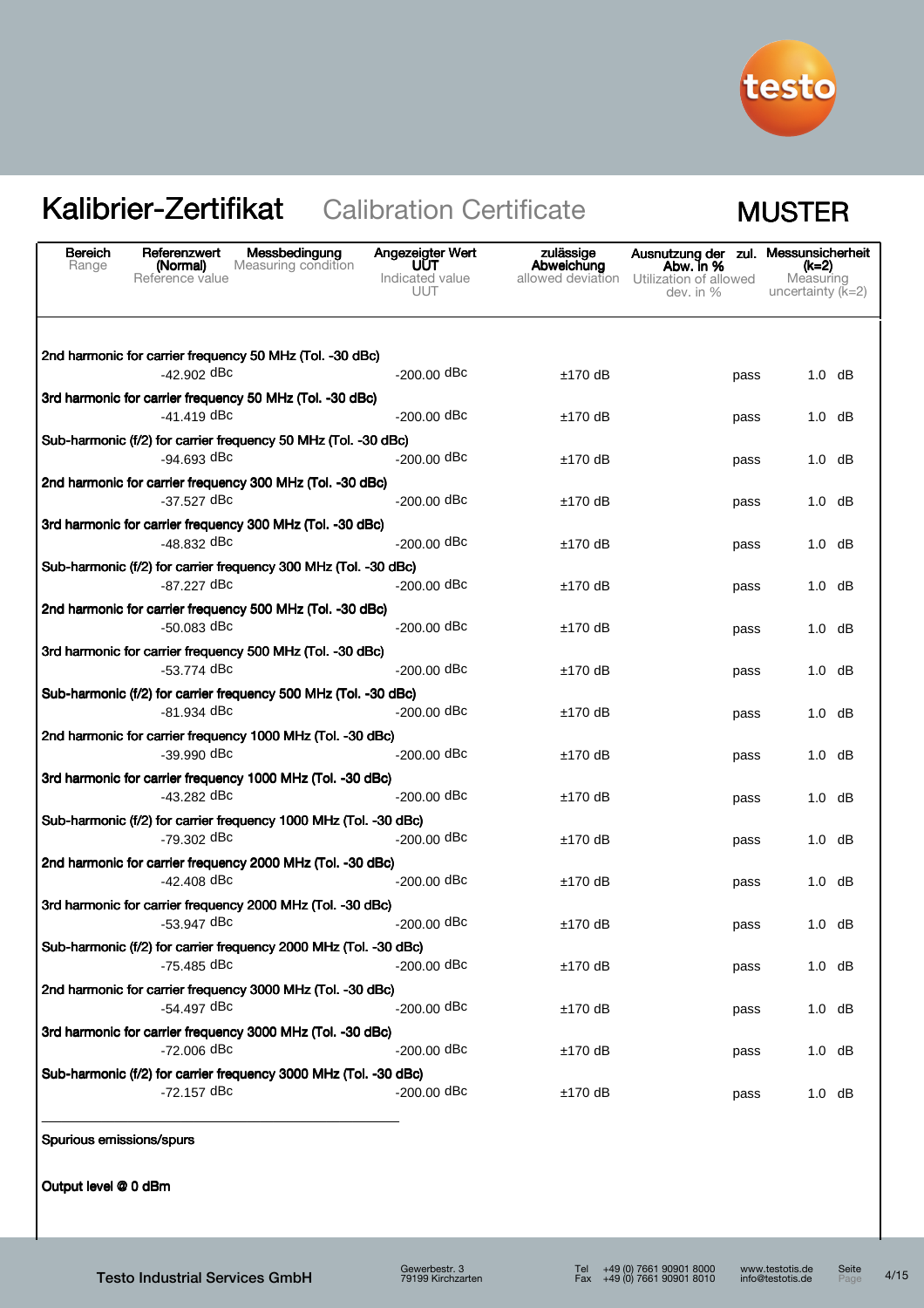

| <b>Bereich</b><br>Range | Referenzwert<br>Messbedingung<br>(Normal)<br>Measuring condition<br>Reference value | Angezeigter Wert<br>UUT<br>Indicated value<br><b>UUT</b> | zulässige<br>Abweichung<br>allowed deviation | Ausnutzung der zul.<br>Abw. in %<br>Utilization of allowed<br>dev. in $%$ | Messunsicherheit<br>(k=2)<br>Measuring<br>uncertainty $(k=2)$ |
|-------------------------|-------------------------------------------------------------------------------------|----------------------------------------------------------|----------------------------------------------|---------------------------------------------------------------------------|---------------------------------------------------------------|
|                         | Spurious 0.01-10 MHz offset @f_c= 50 MHz                                            |                                                          |                                              |                                                                           |                                                               |
|                         | -73.384 dBc                                                                         | $-200.00$ dBc                                            | $±140$ dB                                    | pass                                                                      | $1.0$ dB                                                      |
|                         | Spurious 0.01-100 MHz offset @f_c= 300 MHz                                          |                                                          |                                              |                                                                           |                                                               |
|                         | -80.253 dBc                                                                         | $-200.00$ dBc                                            | $±140$ dB                                    | pass                                                                      | $1.0$ dB                                                      |
|                         | Spurious 0.01-100 MHz offset @f_c= 500 MHz                                          |                                                          |                                              |                                                                           |                                                               |
|                         | -74.957 dBc                                                                         | $-200.00$ dBc                                            | $±140$ dB                                    | pass                                                                      | $1.0$ dB                                                      |
|                         | Spurious 0.01-100 MHz offset @f_c= 1000 MHz                                         |                                                          |                                              |                                                                           |                                                               |
|                         | $-74.672$ dBc                                                                       | $-200.00$ dBc                                            | $±140$ dB                                    | pass                                                                      | $1.0$ dB                                                      |
|                         | Spurious 0.01-100 MHz offset @f_c= 2000 MHz                                         |                                                          |                                              |                                                                           |                                                               |
|                         | $-66.802$ dBc                                                                       | $-200.00$ dBc                                            | $±146$ dB                                    | pass                                                                      | $1.0$ dB                                                      |
|                         | Spurious 0.01-100 MHz offset @f_c= 3000 MHz                                         |                                                          |                                              |                                                                           |                                                               |
|                         | $-65.338$ dBc                                                                       | $-200.00$ dBc                                            | $±146$ dB                                    | pass                                                                      | $1.0$ dB                                                      |
|                         | Maximum HF level of the carrier signal (13 dBm)                                     |                                                          |                                              |                                                                           |                                                               |
| 0.1 MHz                 |                                                                                     |                                                          |                                              |                                                                           |                                                               |
| 1 MHz                   | 13.136 dBm                                                                          | 13.00 dBm                                                | $±0.9$ dB                                    | pass                                                                      | $0.09$ dB                                                     |
|                         | 13.148 dBm                                                                          | 13.00 dBm                                                | $±0.9$ dB                                    | pass                                                                      | $0.28$ dB                                                     |
| 10 MHz                  | 13.034 dBm                                                                          | 13.00 dBm                                                | $±0.9$ dB                                    | pass                                                                      | $0.28$ dB                                                     |
| <b>100 MHz</b>          | 13.060 dBm                                                                          | 13.00 dBm                                                | $±0.9$ dB                                    | pass                                                                      | $0.28$ dB                                                     |
| <b>200 MHz</b>          | 13.096 dBm                                                                          | 13.00 dBm                                                | $±0.9$ dB                                    | pass                                                                      | $0.28$ dB                                                     |
| <b>500 MHz</b>          | 13.143 dBm                                                                          | 13.00 dBm                                                | $±0.9$ dB                                    | pass                                                                      | $0.28$ dB                                                     |
| 1000 MHz                |                                                                                     |                                                          |                                              |                                                                           |                                                               |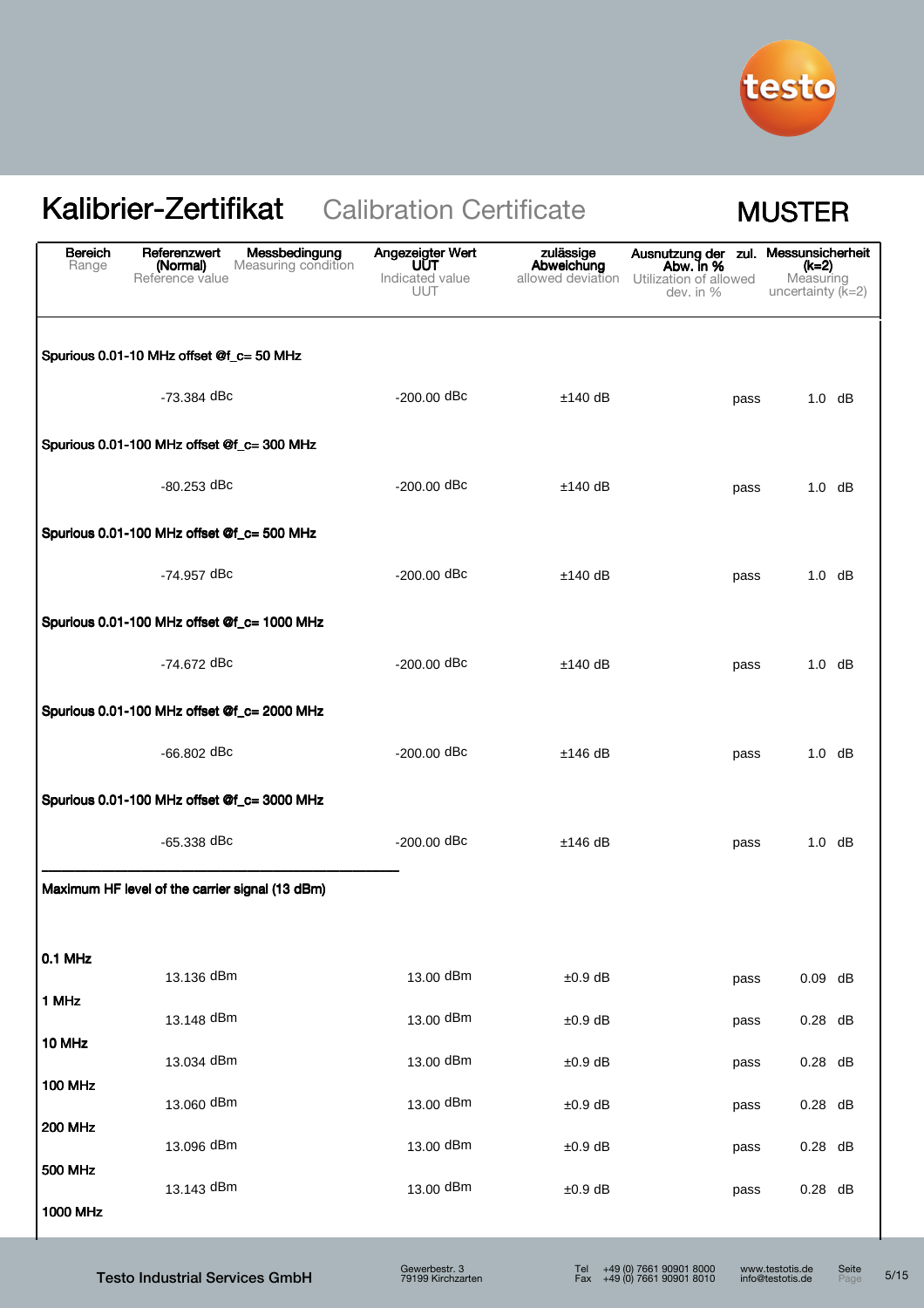

| <b>Bereich</b><br>Range | Messbedingung<br>Referenzwert<br>Measuring condition<br>(Normal)<br>Reference value | Angezeigter Wert<br>UUT<br>Indicated value<br>UUT | zulässige<br>Abweichung<br>allowed deviation | Ausnutzung der zul. Messunsicherheit<br>Abw. in %<br>Utilization of allowed<br>dev. in % | (k=2)<br>Measuring<br>uncertainty $(K=2)$ |
|-------------------------|-------------------------------------------------------------------------------------|---------------------------------------------------|----------------------------------------------|------------------------------------------------------------------------------------------|-------------------------------------------|
|                         | 13.214 dBm                                                                          | 13.00 dBm                                         | $±0.9$ dB                                    | pass                                                                                     | $0.28$ dB                                 |
| 2000 MHz                | 13.075 dBm                                                                          | 13.00 dBm                                         | $±0.9$ dB                                    | pass                                                                                     | $0.28$ dB                                 |
| 3000 MHz                | 13.200 dBm                                                                          | 13.00 dBm                                         | $±0.9$ dB                                    | pass                                                                                     | 0.97 dB                                   |
|                         | Level deviation / frequency response                                                |                                                   |                                              |                                                                                          |                                           |
| 0.1 MHz                 | 0.334 dBm                                                                           | $0.00$ dBm                                        | $±0.9$ dB                                    | pass                                                                                     | $0.04$ dB                                 |
| 0.2 MHz                 | 0.327 dBm                                                                           | $0.00$ dBm                                        | $±0.9$ dB                                    | pass                                                                                     | $0.04$ dB                                 |
| 0.5 MHz                 | 0.200 dBm                                                                           | $0.00$ dBm                                        | $±0.9$ dB                                    | pass                                                                                     | $0.04$ dB                                 |
| 1 MHz                   | 0.171 dBm                                                                           | $0.00$ dBm                                        | $±0.9$ dB                                    | pass                                                                                     | $0.04$ dB                                 |
| 2 MHz                   | $0.164$ dBm                                                                         | $0.00$ dBm                                        | $±0.9$ dB                                    | pass                                                                                     | $0.04$ dB                                 |
| 5 MHz                   | 0.098 dBm                                                                           | $0.00$ dBm                                        | $±0.9$ dB                                    | pass                                                                                     | $0.04$ dB                                 |
| 10 MHz                  | 0.080 dBm                                                                           | $0.00$ dBm                                        | $±0.9$ dB                                    | pass                                                                                     | $0.04$ dB                                 |
| 20 MHz                  | 0.117 dBm                                                                           | $0.00$ dBm                                        | $±0.9$ dB                                    | pass                                                                                     | $0.04$ dB                                 |
| 50 MHz                  | 0.152 dBm                                                                           | $0.00$ dBm                                        | $±0.9$ dB                                    | pass                                                                                     | $0.04$ dB                                 |
| <b>100 MHz</b>          | 0.131 dBm                                                                           | $0.00$ dBm                                        | $±0.9$ dB                                    | pass                                                                                     | $0.07$ dB                                 |
| <b>200 MHz</b>          | 0.132 dBm                                                                           | $0.00$ dBm                                        | $±0.9$ dB                                    | pass                                                                                     | $0.07$ dB                                 |
| <b>500 MHz</b>          | 0.180 dBm                                                                           | $0.00$ dBm                                        | $±0.9$ dB                                    | pass                                                                                     | $0.07$ dB                                 |
| <b>1000 MHz</b>         | 0.221 dBm                                                                           | $0.00$ dBm                                        | $±0.9$ dB                                    | pass                                                                                     | $0.07$ dB                                 |
| <b>2000 MHz</b>         | 0.096 dBm                                                                           | $0.00$ dBm                                        | $±0.9$ dB                                    | pass                                                                                     | $0.07$ dB                                 |
| 3000 MHz                | 0.230 dBm                                                                           | $0.00$ dBm                                        | $±0.9$ dB                                    | pass                                                                                     | $0.07$ dB                                 |

Single-sideband phase noise

\_\_\_\_\_\_\_\_\_\_\_\_\_\_\_\_\_\_\_\_\_\_\_\_\_\_\_\_\_\_\_\_\_\_\_\_\_\_\_\_\_\_\_\_\_\_\_\_\_\_\_\_\_\_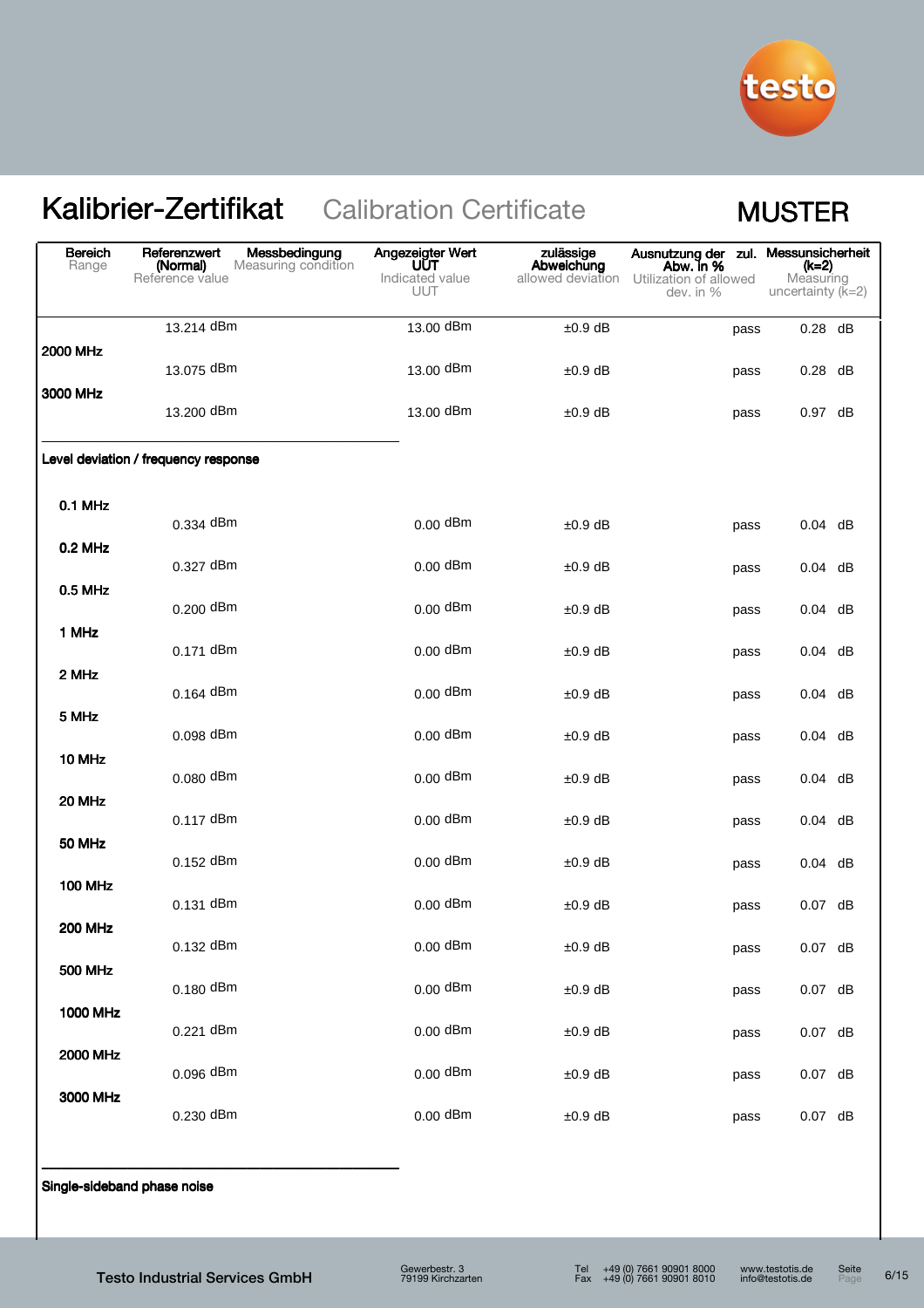

| <b>Bereich</b><br>Range | Messbedingung<br>Referenzwert<br>Measuring condition<br>(Normal)<br>Reference value | Angezeigter Wert<br>UŪT<br>Indicated value<br><b>UUT</b> | zulässige<br>Abweichung<br>allowed deviation | Ausnutzung der zul. Messunsicherheit<br>Abw. in %<br>Utilization of allowed<br>dev. in $%$ | (k=2)<br>Measuring<br>uncertainty $(K=2)$            |
|-------------------------|-------------------------------------------------------------------------------------|----------------------------------------------------------|----------------------------------------------|--------------------------------------------------------------------------------------------|------------------------------------------------------|
| Output level @ 0 dBm    |                                                                                     |                                                          |                                              |                                                                                            |                                                      |
|                         | @ 20 kHz offset and carrier frequency 50 MHz                                        |                                                          |                                              |                                                                                            |                                                      |
|                         | $-107.995$ dBc/Hz                                                                   | $-200.00$ dBc/Hz                                         | $±95$ dB                                     | pass                                                                                       | $1.0$ dB                                             |
|                         | @ 20 kHz offset and carrier frequency 300 MHz                                       |                                                          |                                              |                                                                                            |                                                      |
|                         | $-109.435$ dBc/Hz                                                                   | $-200.00$ dBc/Hz                                         | $±95$ dB                                     | pass                                                                                       | $1.0$ dB                                             |
|                         | @ 20 kHz offset and carrier frequency 500 MHz                                       |                                                          |                                              |                                                                                            |                                                      |
|                         | -107.318 dBc/Hz                                                                     | -200.00 dBc/Hz                                           | $±95$ dB                                     | pass                                                                                       | $1.0$ dB                                             |
|                         | @ 20 kHz offset and carrier frequency 1000 MHz                                      |                                                          |                                              |                                                                                            |                                                      |
|                         | $-108.097$ dBc/Hz                                                                   | $-200.00$ dBc/Hz                                         | $±95$ dB                                     | pass                                                                                       | $1.0$ dB                                             |
|                         | @ 20 kHz offset and carrier frequency 2000 MHz                                      |                                                          |                                              |                                                                                            |                                                      |
|                         | -104.029 dBc/Hz                                                                     | -200.00 dBc/Hz                                           | $±101$ dB                                    | pass                                                                                       | $1.0$ dB                                             |
|                         | @ 20 kHz offset and carrier frequency 3000 MHz                                      |                                                          |                                              |                                                                                            |                                                      |
|                         | -109.673 dBc/Hz                                                                     | $-200.00$ dBc/Hz                                         | $±101$ dB                                    | pass                                                                                       | $1.0$ dB                                             |
|                         | Deviation of the built-in attenuator                                                |                                                          |                                              |                                                                                            |                                                      |
| <b>100 MHz</b>          |                                                                                     |                                                          |                                              |                                                                                            |                                                      |
|                         | $0.160$ dBm                                                                         | $0.00$ dBm                                               | $±0.9$ dB                                    | pass                                                                                       | 0.07 dB                                              |
|                         | -9.860 dBm                                                                          | $-10.00$ dBm                                             | $±0.9$ dB                                    | pass                                                                                       | $0.07$ dB                                            |
|                         | $-19.810$ dBm                                                                       | $-20.00$ dBm                                             | ±0.9 dB                                      | pass                                                                                       | $0.26$ dB                                            |
|                         | -29.780 dBm                                                                         | $-30.00$ dBm                                             | ±0.9 dB                                      | pass                                                                                       | $0.26$ dB                                            |
|                         | $-39.780$ dBm                                                                       | $-40.00$ dBm                                             | $±0.9$ dB                                    | pass                                                                                       | $0.26$ dB                                            |
|                         | -49.900 dBm<br>$-59.860$ dBm                                                        | $-50.00$ dBm<br>$-60.00$ dBm                             | $±0.9$ dB                                    | pass                                                                                       | $0.26$ dB                                            |
|                         | -69.830 dBm                                                                         | $-70.00$ dBm                                             | ±1.1 dB<br>$±1.1$ dB                         | pass                                                                                       | 0.26<br>dB<br>0.26<br>dB                             |
|                         | -79.870 dBm                                                                         | $-80.00$ dBm                                             | $±1.1$ dB                                    | pass<br>pass                                                                               | $0.26$ dB                                            |
|                         | -89.670 dBm                                                                         | $-90.00$ dBm                                             | ±1.1 dB                                      | pass                                                                                       | $0.27$ dB                                            |
|                         | <b>Testo Industrial Services GmbH</b>                                               | Gewerbestr. 3<br>79199 Kirchzarten                       | Tel                                          | +49 (0) 7661 90901 8000<br>Fax $+49(0)$ 7661 90901 8010                                    | www.testotis.de<br>Seite<br>info@testotis.de<br>Page |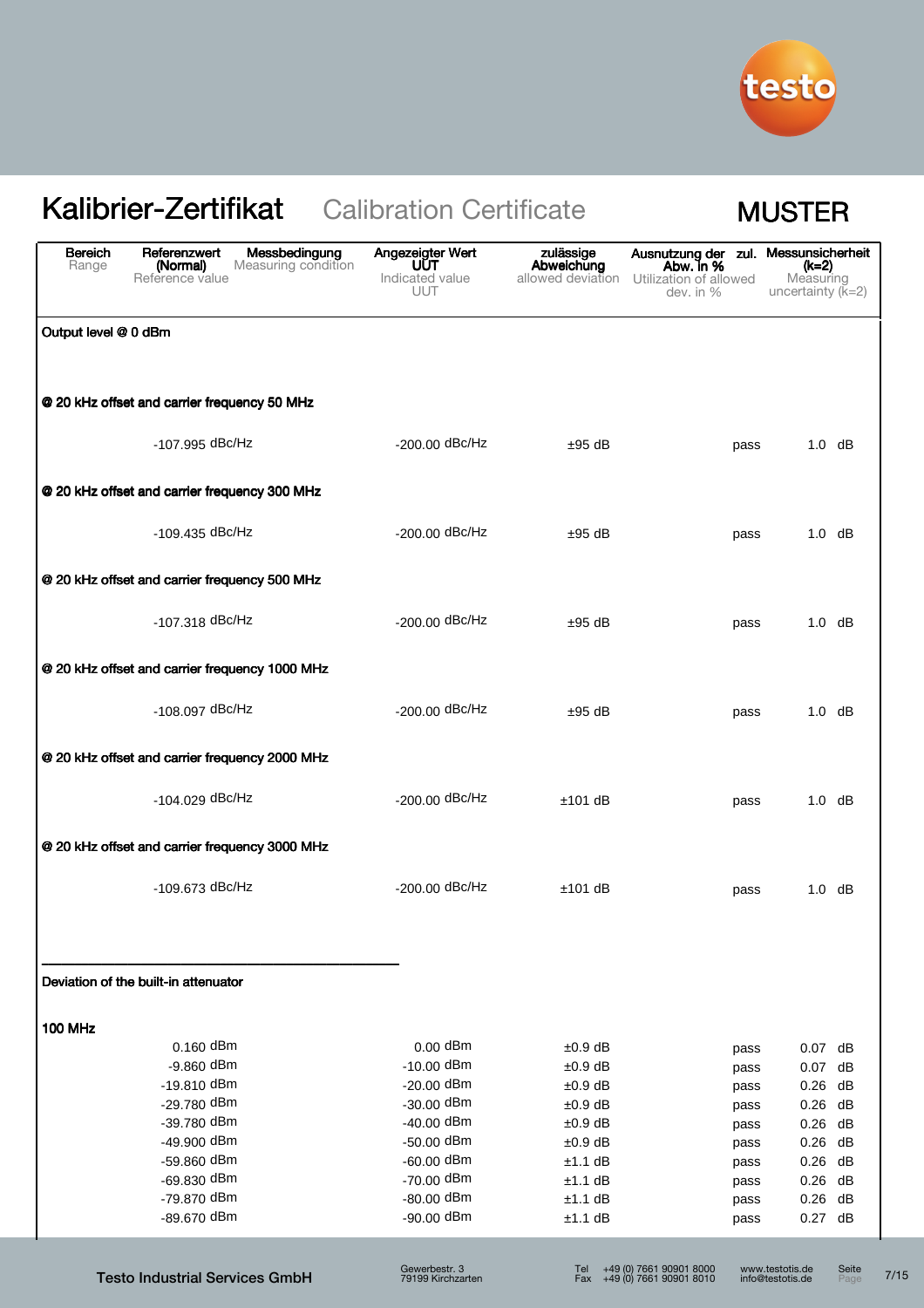

| <b>Bereich</b><br>Referenzwert<br>Range<br>(Normal)<br>Reference value | Messbedingung<br>Measuring condition | Angezeigter Wert<br>UUT<br>Indicated value<br>UUT | zulässige<br>Abweichung<br>allowed deviation | Ausnutzung der zul. Messunsicherheit<br>Abw. in %<br>Utilization of allowed<br>dev. in % | (k=2)<br>Measuring<br>uncertainty $(k=2)$ |
|------------------------------------------------------------------------|--------------------------------------|---------------------------------------------------|----------------------------------------------|------------------------------------------------------------------------------------------|-------------------------------------------|
| <b>1000 MHz</b>                                                        |                                      |                                                   |                                              |                                                                                          |                                           |
| 0.250 dBm                                                              |                                      | $0.00$ dBm                                        | $±0.9$ dB                                    | pass                                                                                     | $0.07$ dB                                 |
| -9.630 dBm                                                             |                                      | $-10.00$ dBm                                      | $±0.9$ dB                                    | pass                                                                                     | $0.07$ dB                                 |
| -19.410 dBm                                                            |                                      | $-20.00$ dBm                                      | $±0.9$ dB                                    | pass                                                                                     | dB<br>0.26                                |
| $-29.430$ dBm                                                          |                                      | -30.00 dBm                                        | $±0.9$ dB                                    | pass                                                                                     | dB<br>0.26                                |
| -39.450 dBm                                                            |                                      | $-40.00$ dBm                                      | $±0.9$ dB                                    | pass                                                                                     | 0.26<br>dB                                |
| -49.530 dBm                                                            |                                      | -50.00 dBm                                        | $±0.9$ dB                                    | pass                                                                                     | 0.26<br>dB                                |
| -59.550 dBm                                                            |                                      | $-60.00$ dBm                                      | $±1.1$ dB                                    | pass                                                                                     | 0.26<br>dB                                |
| -69.790 dBm                                                            |                                      | -70.00 dBm                                        | $±1.1$ dB                                    | pass                                                                                     | 0.26<br>dB                                |
| -79.890 dBm                                                            |                                      | -80.00 dBm                                        | $±1.1$ dB                                    | pass                                                                                     | 0.26<br>dB                                |
| -89.890 dBm                                                            |                                      | -90.00 dBm                                        | $±1.1$ dB                                    | pass                                                                                     | $0.27$ dB                                 |
| 3000 MHz                                                               |                                      |                                                   |                                              |                                                                                          |                                           |
| $0.110$ dBm                                                            |                                      | $0.00$ dBm                                        | $±0.9$ dB                                    | pass                                                                                     | $0.07$ dB                                 |
| -9.770 dBm                                                             |                                      | $-10.00$ dBm                                      | $±0.9$ dB                                    | pass                                                                                     | 0.07<br>dB                                |
| -19.550 dBm                                                            |                                      | $-20.00$ dBm                                      | $±0.9$ dB                                    | pass                                                                                     | 0.40<br>dB                                |
| -29.570 dBm                                                            |                                      | -30.00 dBm                                        | $±0.9$ dB                                    | pass                                                                                     | 0.40<br>dB                                |
| -39.630 dBm                                                            |                                      | $-40.00$ dBm                                      | $±0.9$ dB                                    | pass                                                                                     | 0.40<br>dB                                |
| -49.730 dBm                                                            |                                      | -50.00 dBm                                        | $±0.9$ dB                                    | pass                                                                                     | 0.40<br>dB                                |
| -59.660 dBm                                                            |                                      | $-60.00$ dBm                                      | $±1.1$ dB                                    | pass                                                                                     | dB<br>0.40                                |
| -69.680 dBm                                                            |                                      | -70.00 dBm                                        | $±1.1$ dB                                    | pass                                                                                     | dB<br>0.40                                |
| -79.780 dBm                                                            |                                      | -80.00 dBm                                        | $±1.1$ dB                                    | pass                                                                                     | dB<br>0.40                                |
| -89.760 dBm                                                            |                                      | $-90.00$ dBm                                      | $±1.1$ dB                                    | pass                                                                                     | dB<br>0.40                                |
| Residual FM (30 Hz - 15 kHz) @ carrier 50 MHz<br>48.045 Hz             |                                      | $0.00$ Hz                                         | $-50/ +0$ Hz                                 | 96%<br>pass                                                                              | 0.50 Hz                                   |
| Residual FM (30 Hz - 15 kHz) @ carrier 300 MHz<br>46.450 Hz            |                                      | $0.00$ Hz                                         | $-50/ +0$ Hz                                 | 93%<br>pass                                                                              | 0.50 Hz                                   |
| Residual FM (30 Hz - 15 kHz) @ carrier 500 MHz<br>38.269 Hz            |                                      | $0.00$ Hz                                         | $-50/ +0$ Hz                                 | 77%<br>pass                                                                              | 0.50 Hz                                   |
| Residual FM (30 Hz - 15 kHz) @ carrier 1000 MHz<br>41.229 Hz           |                                      | $0.00$ Hz                                         | $-50/ +0$ Hz                                 | 83%<br>pass                                                                              | 0.50 Hz                                   |
| Residual FM (30 Hz - 15 kHz) @ carrier 2000 MHz<br>19.960 Hz           |                                      | $0.00$ Hz                                         | $-50/ +0$ Hz                                 | 40%<br>pass                                                                              | 0.50 Hz                                   |
| Residual FM (30 Hz - 15 kHz) @ carrier 3000 MHz<br>34.310 Hz           |                                      | $0.00$ Hz                                         | $-50/ +0$ Hz                                 | 69%<br>pass                                                                              | 0.50 Hz                                   |
| Tolerances estimated by laboratory                                     |                                      |                                                   |                                              |                                                                                          |                                           |
| Residual AM (30 Hz - 15 kHz) @ carrier 100 MHz<br>0.021%               |                                      | $0.00\%$                                          | $-0.05/ +0$ %                                | 43%<br>pass                                                                              | 0.50 %                                    |
| Residual AM (30 Hz - 15 kHz) @ carrier 1000 MHz<br>0.017%              |                                      | $0.00\%$                                          | $-0.05/ +0$ %                                | 34%<br>pass                                                                              | 0.50%                                     |
| Residual AM (30 Hz - 15 kHz) @ carrier 3000 MHz<br>0.045 %             |                                      | $0.00 \%$                                         | $-0.05/ +0$ %                                | 89%<br>pass                                                                              | 0.50%                                     |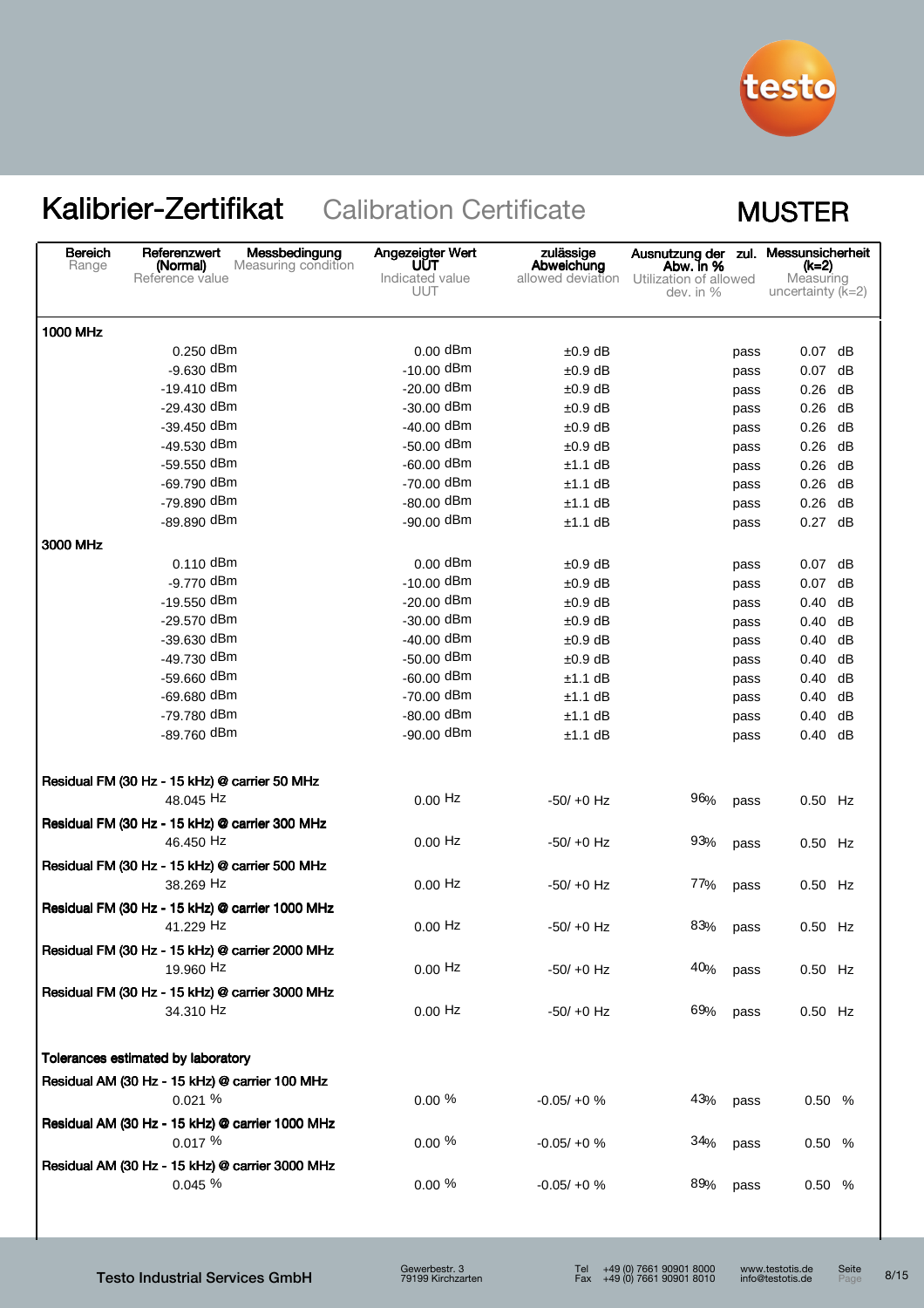

| <b>Bereich</b><br>Range | Referenzwert<br>(Normal)<br>Reference value                                 | Messbedingung<br>Measuring condition | Angezeigter Wert<br>UUT<br>Indicated value<br><b>UUT</b> | zulässige<br>Abweichung<br>allowed deviation | Ausnutzung der zul.<br>Abw. in %<br>Utilization of allowed<br>dev. in % |      | Messunsicherheit<br>(k=2)<br>Measuring<br>uncertainty $(k=2)$ |      |
|-------------------------|-----------------------------------------------------------------------------|--------------------------------------|----------------------------------------------------------|----------------------------------------------|-------------------------------------------------------------------------|------|---------------------------------------------------------------|------|
|                         |                                                                             |                                      |                                                          |                                              |                                                                         |      |                                                               |      |
|                         | AM Depth Accuracy and Distortion<br>UUT Settings: internal mod, Level 0 dBm |                                      |                                                          |                                              |                                                                         |      |                                                               |      |
|                         | Distortion @ 100 MHz, f_mod = 1 kHz                                         |                                      |                                                          |                                              |                                                                         |      |                                                               |      |
|                         | 0.03%                                                                       | AM                                   | $0.0\%$                                                  | ±1%                                          | 3%                                                                      | pass | 5.0 %                                                         |      |
|                         | Distortion @ 100 MHz, f_mod = 1 kHz                                         |                                      |                                                          |                                              |                                                                         |      |                                                               |      |
|                         | 0.26%                                                                       |                                      | $0.0 \%$                                                 | $-3/ +0$ %                                   | 9%                                                                      | pass | 9.0                                                           | %    |
|                         | 9.75 %                                                                      | AM                                   | 10.0 %                                                   | ±1.39 %                                      | 18%                                                                     | pass | 8.0 %                                                         |      |
|                         | Distortion @ 100 MHz, f_mod = 1 kHz                                         |                                      |                                                          |                                              |                                                                         |      |                                                               |      |
|                         | 0.37%                                                                       |                                      | $0.0 \%$                                                 | $-3/ +0$ %                                   | 12%                                                                     | pass | 9.0%                                                          |      |
|                         | 19.53 %                                                                     | AM                                   | 20.0 %                                                   | ±1.78%                                       | 26%                                                                     | pass | 8.1 %                                                         |      |
|                         | Distortion @ 100 MHz, f_mod = 1 kHz                                         |                                      |                                                          |                                              |                                                                         |      |                                                               |      |
|                         | 0.22%                                                                       |                                      | $0.0 \%$                                                 | $-3/ +0$ %                                   | 7%                                                                      | pass | 9.0                                                           | $\%$ |
|                         | 29.32 %                                                                     | AM                                   | 30.0 %                                                   | ±2.17%                                       | 31%                                                                     | pass | 9.8 %                                                         |      |
|                         | Carrier @ 100 MHz, f_mod = 1 kHz                                            |                                      |                                                          |                                              |                                                                         |      |                                                               |      |
|                         | 39.26 %                                                                     | AM                                   | 40.0 %                                                   | ±2.57%                                       | 29%                                                                     | pass | 8.1 %                                                         |      |
|                         | Carrier @ 100 MHz, f_mod = 1 kHz                                            |                                      |                                                          |                                              |                                                                         |      |                                                               |      |
|                         | 59.20 %                                                                     | AM                                   | 60.0 %                                                   | ±3.36 %                                      | 24%                                                                     | pass | 8.3 %                                                         |      |
|                         | Carrier @ 100 MHz, f_mod = 1 kHz                                            |                                      |                                                          |                                              |                                                                         |      |                                                               |      |
|                         | 78.20 %                                                                     | AM                                   | 80.0 %                                                   | ±4.12%                                       | 44%                                                                     | pass | 8.6 %                                                         |      |
|                         |                                                                             |                                      |                                                          |                                              |                                                                         |      |                                                               |      |
|                         | AM Frequency response and Distortion                                        |                                      |                                                          |                                              |                                                                         |      |                                                               |      |
|                         | UUT Settings: depth 30 %, Level 0 dBm                                       |                                      |                                                          |                                              |                                                                         |      |                                                               |      |
|                         | Distortion @ 1 MHz, f_mod = 1 kHz                                           |                                      |                                                          |                                              |                                                                         |      |                                                               |      |
|                         | 0.45%                                                                       |                                      | $0.0\ \%$                                                | $-3/ +0$ %                                   | 15%                                                                     | pass | 9.0 %                                                         |      |
|                         | 29.40 %                                                                     | AM                                   | 30.0 %                                                   | ±2.17%                                       | 28%                                                                     | pass | 8.1 %                                                         |      |
|                         | Distortion @ 2 MHz, f_mod = 1 kHz                                           |                                      |                                                          |                                              |                                                                         |      |                                                               |      |
|                         | 0.24%                                                                       |                                      | $0.0 \%$                                                 | $-3/ +0$ %                                   | 8%                                                                      | pass | 9.0 %                                                         |      |
|                         | 29.29 %                                                                     | AM                                   | 30.0 %                                                   | ±2.17%                                       | 33%                                                                     | pass | 9.8 %                                                         |      |
|                         | Distortion @ 5 MHz, f_mod = 1 kHz                                           |                                      |                                                          |                                              |                                                                         |      |                                                               |      |
|                         | $0.33\%$                                                                    |                                      | $0.0 \%$                                                 | $-3/ +0$ %                                   | 11%                                                                     | pass | 9.0 %                                                         |      |
|                         | 29.15 %                                                                     | AM                                   | 30.0 %                                                   | ±2.16%                                       | 39%                                                                     | pass | 8.1 %                                                         |      |
|                         | Distortion @ 10 MHz, f_mod = 1 kHz                                          |                                      |                                                          |                                              |                                                                         |      |                                                               |      |
|                         | $0.35 \%$                                                                   |                                      | $0.0\%$                                                  | $-3/ +0$ %                                   | 12%                                                                     | pass | 9.0 %                                                         |      |
|                         | 29.45 %                                                                     | AM                                   | 30.0 %                                                   | ±2.17%                                       | 25%                                                                     | pass | 8.1 %                                                         |      |
|                         | Distortion @ 20 MHz, f_mod = 1 kHz                                          |                                      |                                                          |                                              |                                                                         |      |                                                               |      |
|                         | $0.20 \%$                                                                   |                                      | $0.0\%$                                                  | $-3/ +0$ %                                   | 7%                                                                      | pass | 9.0 %                                                         |      |
|                         | 29.20 %                                                                     | AM                                   | 30.0 %                                                   | ±2.16%                                       | 37%                                                                     | pass | 9.8 %                                                         |      |
|                         | Distortion @ 50 MHz, f_mod = 1 kHz                                          |                                      |                                                          |                                              |                                                                         |      |                                                               |      |

Testo Industrial Services GmbH

Seite 9/15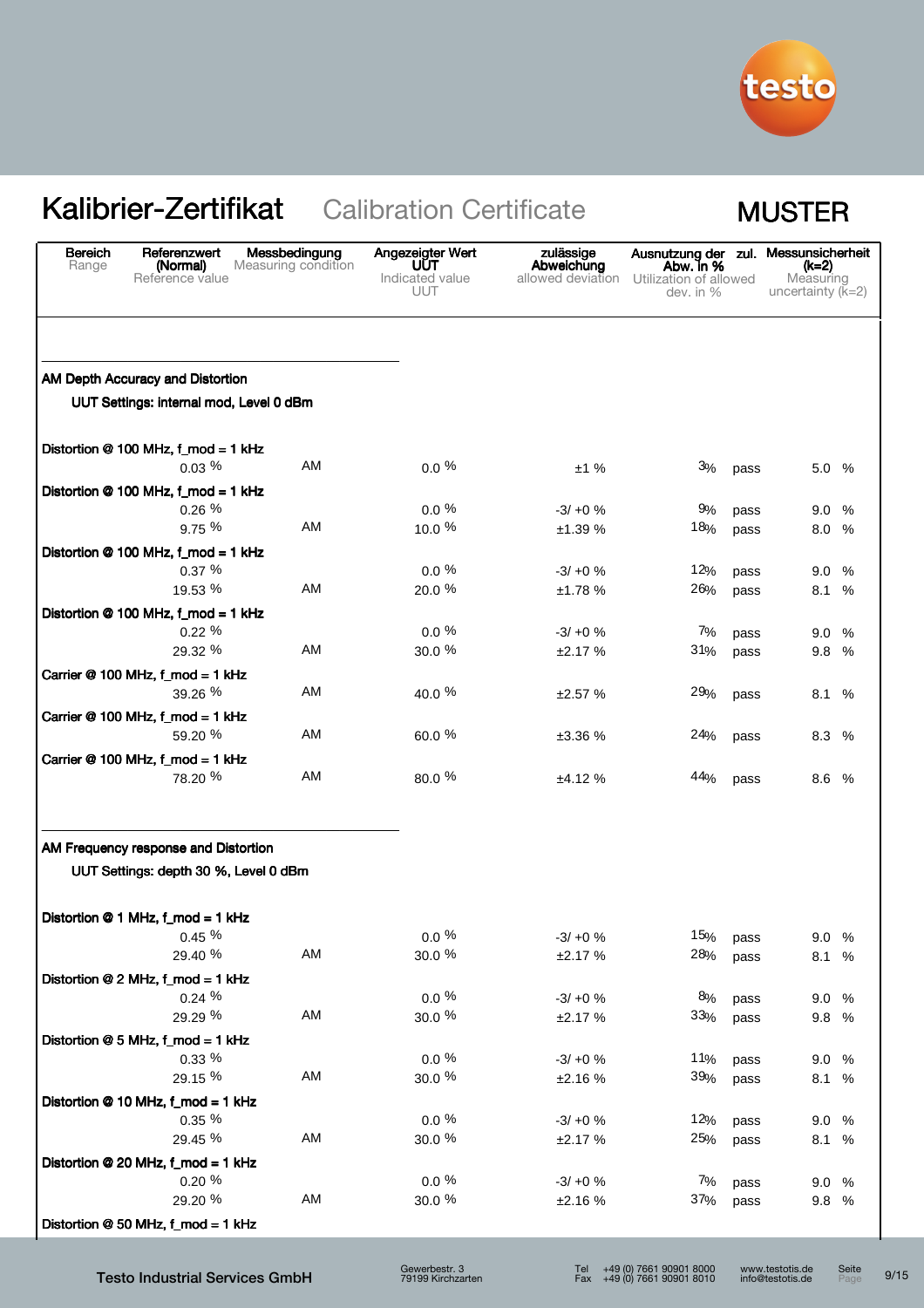

| <b>Bereich</b><br>Range | Referenzwert<br>(Normal)<br>Reference value                                | Messbedingung<br>Measuring condition | Angezeigter Wert<br>UUT<br>Indicated value<br><b>UUT</b> | zulässige<br>Abweichung<br>allowed deviation | Ausnutzung der zul. Messunsicherheit<br>Abw. in %<br>Utilization of allowed<br>dev. in % |              | (k=2)<br>Measuring<br>uncertainty $(\bar{k}=2)$ |      |
|-------------------------|----------------------------------------------------------------------------|--------------------------------------|----------------------------------------------------------|----------------------------------------------|------------------------------------------------------------------------------------------|--------------|-------------------------------------------------|------|
|                         | $0.33\%$                                                                   |                                      | $0.0 \%$                                                 | $-3/ +0$ %                                   | 11%                                                                                      | pass         | 9.0%                                            |      |
|                         | 29.55 %                                                                    | AM                                   | 30.0 %                                                   | ±2.18%                                       | 21%                                                                                      | pass         | 8.1                                             | $\%$ |
|                         | Distortion @ 100 MHz, f_mod = 1 kHz                                        |                                      |                                                          |                                              |                                                                                          |              |                                                 |      |
|                         | $0.25 \%$                                                                  |                                      | $0.0 \%$                                                 | $-3/ +0$ %                                   | 8%                                                                                       | pass         | 9.0                                             | $\%$ |
|                         | 29.33 %                                                                    | AM                                   | 30.0 %                                                   | ±2.17%                                       | 31%                                                                                      | pass         | 8.1                                             | %    |
|                         | Distortion @ 200 MHz, f_mod = 1 kHz                                        |                                      |                                                          |                                              |                                                                                          |              |                                                 |      |
|                         | 0.41%                                                                      |                                      | $0.0\ \%$                                                | $-3/ +0$ %                                   | 14%                                                                                      | pass         | 9.0 %                                           |      |
|                         | 30.47 %                                                                    | AM                                   | 30.0 %                                                   | ±2.21%                                       | 21%                                                                                      | pass         | 8.1                                             | %    |
|                         | Distortion @ 500 MHz, f_mod = 1 kHz                                        |                                      |                                                          |                                              |                                                                                          |              |                                                 |      |
|                         | 0.16%                                                                      | AM                                   | $0.0 \%$                                                 | $-3/ +0$ %                                   | 5%                                                                                       | pass         | 9.0 %                                           |      |
|                         | 29.73 %                                                                    |                                      | 30.0 %                                                   | ±2.18%                                       | 12%                                                                                      | pass         | 9.9 %                                           |      |
|                         | Distortion @ 1000 MHz, f_mod = 1 kHz                                       |                                      |                                                          |                                              |                                                                                          |              |                                                 |      |
|                         | 0.22%<br>30.06%                                                            | AM                                   | $0.0 \%$<br>30.0 %                                       | $-3/ +0$ %                                   | 7%<br>3%                                                                                 | pass         | 9.0                                             | %    |
|                         |                                                                            |                                      |                                                          | ±2.2%                                        |                                                                                          | pass         | 9.8 %                                           |      |
|                         | Distortion @ 2000 MHz, f_mod = 1 kHz                                       |                                      | $0.0 \%$                                                 |                                              |                                                                                          |              |                                                 |      |
|                         | 0.64%<br>29.36 %                                                           | AM                                   | 30.0 %                                                   | $-3/ +0$ %<br>±2.17%                         | 22%<br>29%                                                                               | pass         | 9.0%<br>8.2 %                                   |      |
|                         |                                                                            |                                      |                                                          |                                              |                                                                                          | pass         |                                                 |      |
|                         | Distortion @ 3000 MHz, f_mod = 1 kHz<br>1.02%                              |                                      | $0.0 \%$                                                 | $-3/ +0$ %                                   | 34%                                                                                      |              |                                                 |      |
|                         | 29.01 %                                                                    | AM                                   | 30.0 %                                                   | ±2.16%                                       | 46%                                                                                      | pass<br>pass | 9.0%<br>4.0 %                                   |      |
| AM LF accuracy          | UUT Settings: AM Depth 30 %, Level 0 dBm<br><b>Tolerance by Laboratory</b> |                                      |                                                          |                                              |                                                                                          |              |                                                 |      |
|                         | Carrier @ 100 MHz, f_mod = 0.02 kHz<br>29.560 %                            | AM                                   | 30.00 %                                                  | ±2.956%                                      | 15%                                                                                      | pass         | 9.8 %                                           |      |
|                         | Carrier @ 100 MHz, f_mod = 0.05 kHz<br>29.660 %                            | AM                                   | $30.00\text{ }\%$                                        | ±2.966 %                                     | 12%                                                                                      | pass         | 9.8 %                                           |      |
|                         | Carrier $@$ 100 MHz, f_mod = 0.1 kHz<br>29.620 %                           | AM                                   | 30.00 %                                                  | ±2.962 %                                     | 13%                                                                                      | pass         | 8.1 %                                           |      |
|                         | Carrier @ 100 MHz, f_mod = 0.3 kHz<br>29.380 %                             | AM                                   | 30.00 %                                                  | ±2.938 %                                     | 21%                                                                                      | pass         | 8.1 %                                           |      |
|                         | Carrier @ 100 MHz, f_mod = 1 kHz<br>29.350 %                               | AM                                   | 30.00 %                                                  | ±2.935 %                                     | 22%                                                                                      | pass         | 8.1 %                                           |      |
|                         | Carrier @ 100 MHz, f_mod = 3 kHz<br>29.350 %                               | AM                                   | 30.00 %                                                  | ±2.935 %                                     | 22%                                                                                      | pass         | 8.1 %                                           |      |
|                         | Carrier @ 100 MHz, f_mod = 10 kHz<br>29.370 %                              | AM                                   | 30.00 %                                                  | ±2.937%                                      | 22%                                                                                      | pass         | 10 %                                            |      |
|                         | Carrier @ 100 MHz, f_mod = 30 kHz<br>31.480 %                              | AM                                   | 30.00 %                                                  | ±3.148%                                      | 47%                                                                                      | pass         | 8.2 %                                           |      |
|                         | Carrier @ 100 MHz, f_mod = 50 kHz                                          |                                      |                                                          |                                              |                                                                                          |              |                                                 |      |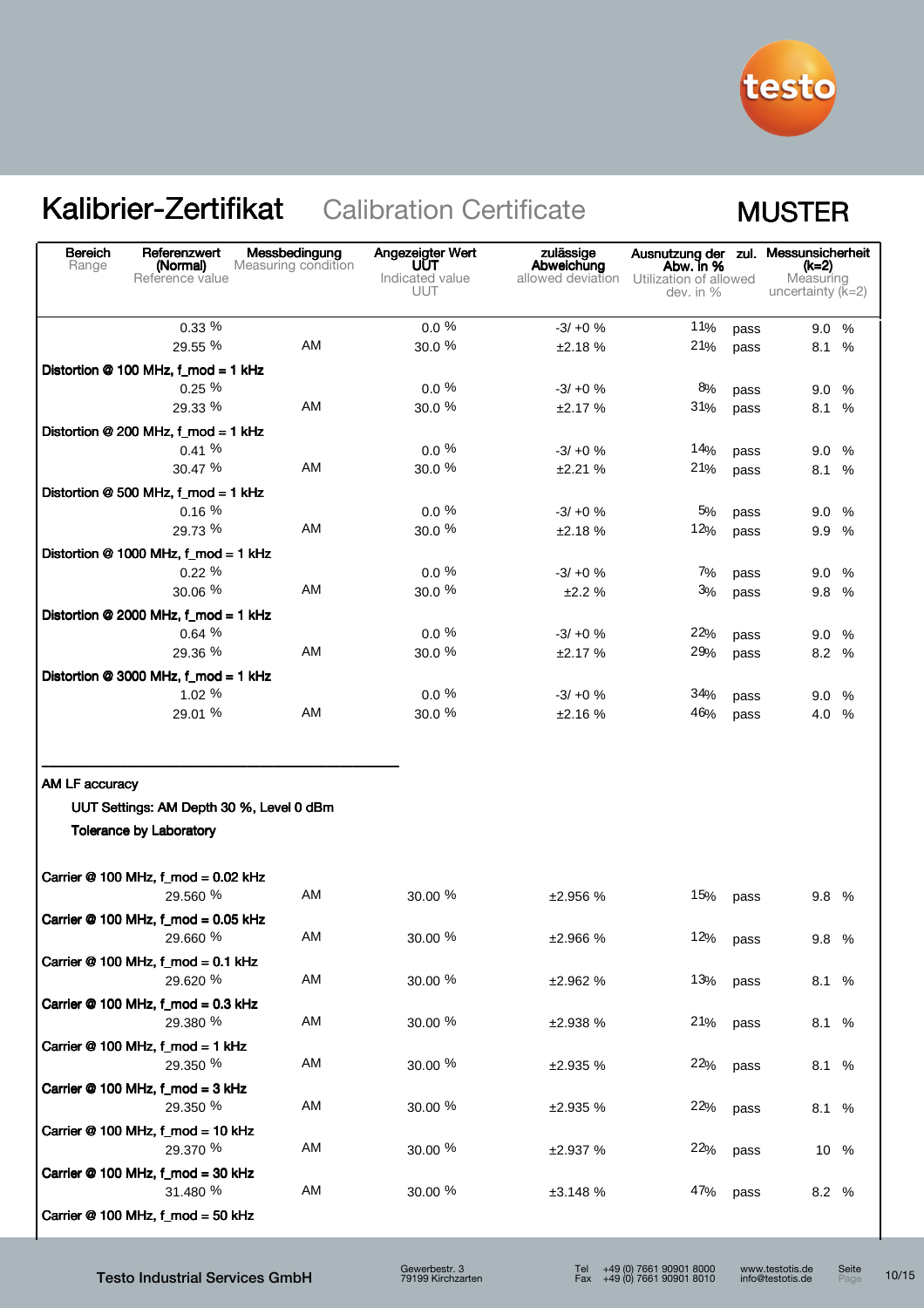

| AM<br>25.210 %<br>30.00 %<br>80%<br>±6%<br>pass<br>Carrier @ 100 MHz, f_mod = 100 kHz<br>AM<br>24.990 %<br>30.00 %<br>84%<br>±6%<br>pass<br><b>FM</b> deviation<br>UUT Settings: internal mod, Level 0 dBm<br>Distortion @ 3000 MHz, f_mod = 1 kHz<br>FM<br>0.00000 kHz<br>0.014000 kHz<br>69%<br>$±0.02028$ kHz<br>pass<br>Distortion @ 3000 MHz, f_mod = 1 kHz<br>$0.00 \%$<br>0.036%<br>$-2/ +0$ %<br>2%<br>pass<br><b>FM</b><br>20.090000 kHz<br>20.00000 kHz<br>21%<br>$±0.4218$ kHz<br>166 Hz<br>pass<br>Distortion @ 3000 MHz, f_mod = 1 kHz<br>0.00%<br>0.028 %<br>$-2/ +0$ %<br>$1\%$<br>9.0 %<br>pass<br><b>FM</b><br>50.200000 kHz<br>50.00000 kHz<br>20%<br>$±1.024$ kHz<br>322 Hz<br>pass<br>Distortion @ 3000 MHz, f_mod = 1 kHz<br>0.017%<br>$0.00 \%$<br>1%<br>$-2/10 \%$<br>pass<br><b>FM</b><br>100.300000 kHz<br>100.00000 kHz<br>15%<br>$±2.026$ kHz<br>pass<br>Distortion @ 3000 MHz, f_mod = 1 kHz<br>0.013%<br>$0.00 \%$<br>1%<br>$-2/ +0$ %<br>pass<br><b>FM</b><br>200.700000 kHz<br>200.00000 kHz<br>17%<br>$±4.034$ kHz<br>pass<br>Distortion @ 3000 MHz, f_mod = 1 kHz<br>$0.00 \%$<br>0.013%<br>$-2/ +0$ %<br>$1\%$<br>pass<br><b>FM</b><br>301.000000 kHz<br>300,00000 kHz<br>17%<br>$±6.04$ kHz<br>pass<br>Distortion @ 3000 MHz, f_mod = 1 kHz<br>0.015%<br>$0.00 \%$<br>$1\%$<br>$-2/ +0$ %<br>9.0%<br>pass<br><b>FM</b><br>401.400000 kHz<br>400.00000 kHz<br>$±8.048$ kHz<br>17%<br>pass<br>FM frequency response<br>UUT Settings: deviation 20 kHz, Level 0 dBm<br>Distortion @ 1 MHz, f_mod = 1 kHz<br>$0.00 \%$<br>0.011%<br>$-2/ +0$ %<br>1%<br>9.0 %<br>pass<br><b>FM</b><br>20.090000 kHz<br>20,00000 kHz<br>21%<br>162 Hz<br>±0.4218 kHz<br>pass<br>Distortion @ 10 MHz, f_mod = 1 kHz<br>$0.00 \%$<br>0.012%<br>1%<br>$-2/ +0$ %<br>9.0 %<br>pass<br><b>FM</b><br>20.080000 kHz<br>20.00000 kHz<br>19%<br>±0.4216 kHz<br>pass<br>Distortion @ 20 MHz, f_mod = 1 kHz<br>$0.00 \%$<br>0.012%<br>$-2/ +0$ %<br>$1\%$<br>pass | <b>Bereich</b><br>Range | Referenzwert<br>(Normal)<br>Reference value | Messbedingung<br>Measuring condition | Angezeigter Wert<br>UUT<br>Indicated value | zulässige<br>Abweichung<br>allowed deviation | Abw. in %<br>Utilization of allowed |      | Ausnutzung der zul. Messunsicherheit<br>(k=2)<br>Measuring |
|----------------------------------------------------------------------------------------------------------------------------------------------------------------------------------------------------------------------------------------------------------------------------------------------------------------------------------------------------------------------------------------------------------------------------------------------------------------------------------------------------------------------------------------------------------------------------------------------------------------------------------------------------------------------------------------------------------------------------------------------------------------------------------------------------------------------------------------------------------------------------------------------------------------------------------------------------------------------------------------------------------------------------------------------------------------------------------------------------------------------------------------------------------------------------------------------------------------------------------------------------------------------------------------------------------------------------------------------------------------------------------------------------------------------------------------------------------------------------------------------------------------------------------------------------------------------------------------------------------------------------------------------------------------------------------------------------------------------------------------------------------------------------------------------------------------------------------------------------------------------------------------------------------------------------------------------------------------------|-------------------------|---------------------------------------------|--------------------------------------|--------------------------------------------|----------------------------------------------|-------------------------------------|------|------------------------------------------------------------|
|                                                                                                                                                                                                                                                                                                                                                                                                                                                                                                                                                                                                                                                                                                                                                                                                                                                                                                                                                                                                                                                                                                                                                                                                                                                                                                                                                                                                                                                                                                                                                                                                                                                                                                                                                                                                                                                                                                                                                                      |                         |                                             |                                      | UUT                                        |                                              | dev. in %                           |      | uncertainty $(K=2)$                                        |
|                                                                                                                                                                                                                                                                                                                                                                                                                                                                                                                                                                                                                                                                                                                                                                                                                                                                                                                                                                                                                                                                                                                                                                                                                                                                                                                                                                                                                                                                                                                                                                                                                                                                                                                                                                                                                                                                                                                                                                      |                         |                                             |                                      |                                            |                                              |                                     |      | 7.0 %                                                      |
|                                                                                                                                                                                                                                                                                                                                                                                                                                                                                                                                                                                                                                                                                                                                                                                                                                                                                                                                                                                                                                                                                                                                                                                                                                                                                                                                                                                                                                                                                                                                                                                                                                                                                                                                                                                                                                                                                                                                                                      |                         |                                             |                                      |                                            |                                              |                                     |      |                                                            |
|                                                                                                                                                                                                                                                                                                                                                                                                                                                                                                                                                                                                                                                                                                                                                                                                                                                                                                                                                                                                                                                                                                                                                                                                                                                                                                                                                                                                                                                                                                                                                                                                                                                                                                                                                                                                                                                                                                                                                                      |                         |                                             |                                      |                                            |                                              |                                     |      | 4.0 %                                                      |
|                                                                                                                                                                                                                                                                                                                                                                                                                                                                                                                                                                                                                                                                                                                                                                                                                                                                                                                                                                                                                                                                                                                                                                                                                                                                                                                                                                                                                                                                                                                                                                                                                                                                                                                                                                                                                                                                                                                                                                      |                         |                                             |                                      |                                            |                                              |                                     |      |                                                            |
|                                                                                                                                                                                                                                                                                                                                                                                                                                                                                                                                                                                                                                                                                                                                                                                                                                                                                                                                                                                                                                                                                                                                                                                                                                                                                                                                                                                                                                                                                                                                                                                                                                                                                                                                                                                                                                                                                                                                                                      |                         |                                             |                                      |                                            |                                              |                                     |      |                                                            |
|                                                                                                                                                                                                                                                                                                                                                                                                                                                                                                                                                                                                                                                                                                                                                                                                                                                                                                                                                                                                                                                                                                                                                                                                                                                                                                                                                                                                                                                                                                                                                                                                                                                                                                                                                                                                                                                                                                                                                                      |                         |                                             |                                      |                                            |                                              |                                     |      | $0.10$ Hz                                                  |
|                                                                                                                                                                                                                                                                                                                                                                                                                                                                                                                                                                                                                                                                                                                                                                                                                                                                                                                                                                                                                                                                                                                                                                                                                                                                                                                                                                                                                                                                                                                                                                                                                                                                                                                                                                                                                                                                                                                                                                      |                         |                                             |                                      |                                            |                                              |                                     |      |                                                            |
|                                                                                                                                                                                                                                                                                                                                                                                                                                                                                                                                                                                                                                                                                                                                                                                                                                                                                                                                                                                                                                                                                                                                                                                                                                                                                                                                                                                                                                                                                                                                                                                                                                                                                                                                                                                                                                                                                                                                                                      |                         |                                             |                                      |                                            |                                              |                                     |      | 9.0%                                                       |
|                                                                                                                                                                                                                                                                                                                                                                                                                                                                                                                                                                                                                                                                                                                                                                                                                                                                                                                                                                                                                                                                                                                                                                                                                                                                                                                                                                                                                                                                                                                                                                                                                                                                                                                                                                                                                                                                                                                                                                      |                         |                                             |                                      |                                            |                                              |                                     |      |                                                            |
|                                                                                                                                                                                                                                                                                                                                                                                                                                                                                                                                                                                                                                                                                                                                                                                                                                                                                                                                                                                                                                                                                                                                                                                                                                                                                                                                                                                                                                                                                                                                                                                                                                                                                                                                                                                                                                                                                                                                                                      |                         |                                             |                                      |                                            |                                              |                                     |      |                                                            |
|                                                                                                                                                                                                                                                                                                                                                                                                                                                                                                                                                                                                                                                                                                                                                                                                                                                                                                                                                                                                                                                                                                                                                                                                                                                                                                                                                                                                                                                                                                                                                                                                                                                                                                                                                                                                                                                                                                                                                                      |                         |                                             |                                      |                                            |                                              |                                     |      |                                                            |
|                                                                                                                                                                                                                                                                                                                                                                                                                                                                                                                                                                                                                                                                                                                                                                                                                                                                                                                                                                                                                                                                                                                                                                                                                                                                                                                                                                                                                                                                                                                                                                                                                                                                                                                                                                                                                                                                                                                                                                      |                         |                                             |                                      |                                            |                                              |                                     |      |                                                            |
|                                                                                                                                                                                                                                                                                                                                                                                                                                                                                                                                                                                                                                                                                                                                                                                                                                                                                                                                                                                                                                                                                                                                                                                                                                                                                                                                                                                                                                                                                                                                                                                                                                                                                                                                                                                                                                                                                                                                                                      |                         |                                             |                                      |                                            |                                              |                                     |      | 9.0%                                                       |
|                                                                                                                                                                                                                                                                                                                                                                                                                                                                                                                                                                                                                                                                                                                                                                                                                                                                                                                                                                                                                                                                                                                                                                                                                                                                                                                                                                                                                                                                                                                                                                                                                                                                                                                                                                                                                                                                                                                                                                      |                         |                                             |                                      |                                            |                                              |                                     |      | 574 Hz                                                     |
|                                                                                                                                                                                                                                                                                                                                                                                                                                                                                                                                                                                                                                                                                                                                                                                                                                                                                                                                                                                                                                                                                                                                                                                                                                                                                                                                                                                                                                                                                                                                                                                                                                                                                                                                                                                                                                                                                                                                                                      |                         |                                             |                                      |                                            |                                              |                                     |      |                                                            |
|                                                                                                                                                                                                                                                                                                                                                                                                                                                                                                                                                                                                                                                                                                                                                                                                                                                                                                                                                                                                                                                                                                                                                                                                                                                                                                                                                                                                                                                                                                                                                                                                                                                                                                                                                                                                                                                                                                                                                                      |                         |                                             |                                      |                                            |                                              |                                     |      | 9.0%                                                       |
|                                                                                                                                                                                                                                                                                                                                                                                                                                                                                                                                                                                                                                                                                                                                                                                                                                                                                                                                                                                                                                                                                                                                                                                                                                                                                                                                                                                                                                                                                                                                                                                                                                                                                                                                                                                                                                                                                                                                                                      |                         |                                             |                                      |                                            |                                              |                                     |      | 1.1 kHz                                                    |
|                                                                                                                                                                                                                                                                                                                                                                                                                                                                                                                                                                                                                                                                                                                                                                                                                                                                                                                                                                                                                                                                                                                                                                                                                                                                                                                                                                                                                                                                                                                                                                                                                                                                                                                                                                                                                                                                                                                                                                      |                         |                                             |                                      |                                            |                                              |                                     |      |                                                            |
|                                                                                                                                                                                                                                                                                                                                                                                                                                                                                                                                                                                                                                                                                                                                                                                                                                                                                                                                                                                                                                                                                                                                                                                                                                                                                                                                                                                                                                                                                                                                                                                                                                                                                                                                                                                                                                                                                                                                                                      |                         |                                             |                                      |                                            |                                              |                                     |      | 9.0%                                                       |
|                                                                                                                                                                                                                                                                                                                                                                                                                                                                                                                                                                                                                                                                                                                                                                                                                                                                                                                                                                                                                                                                                                                                                                                                                                                                                                                                                                                                                                                                                                                                                                                                                                                                                                                                                                                                                                                                                                                                                                      |                         |                                             |                                      |                                            |                                              |                                     |      | 1.6 kHz                                                    |
|                                                                                                                                                                                                                                                                                                                                                                                                                                                                                                                                                                                                                                                                                                                                                                                                                                                                                                                                                                                                                                                                                                                                                                                                                                                                                                                                                                                                                                                                                                                                                                                                                                                                                                                                                                                                                                                                                                                                                                      |                         |                                             |                                      |                                            |                                              |                                     |      |                                                            |
|                                                                                                                                                                                                                                                                                                                                                                                                                                                                                                                                                                                                                                                                                                                                                                                                                                                                                                                                                                                                                                                                                                                                                                                                                                                                                                                                                                                                                                                                                                                                                                                                                                                                                                                                                                                                                                                                                                                                                                      |                         |                                             |                                      |                                            |                                              |                                     |      | 2.1 kHz                                                    |
|                                                                                                                                                                                                                                                                                                                                                                                                                                                                                                                                                                                                                                                                                                                                                                                                                                                                                                                                                                                                                                                                                                                                                                                                                                                                                                                                                                                                                                                                                                                                                                                                                                                                                                                                                                                                                                                                                                                                                                      |                         |                                             |                                      |                                            |                                              |                                     |      |                                                            |
|                                                                                                                                                                                                                                                                                                                                                                                                                                                                                                                                                                                                                                                                                                                                                                                                                                                                                                                                                                                                                                                                                                                                                                                                                                                                                                                                                                                                                                                                                                                                                                                                                                                                                                                                                                                                                                                                                                                                                                      |                         |                                             |                                      |                                            |                                              |                                     |      |                                                            |
|                                                                                                                                                                                                                                                                                                                                                                                                                                                                                                                                                                                                                                                                                                                                                                                                                                                                                                                                                                                                                                                                                                                                                                                                                                                                                                                                                                                                                                                                                                                                                                                                                                                                                                                                                                                                                                                                                                                                                                      |                         |                                             |                                      |                                            |                                              |                                     |      |                                                            |
|                                                                                                                                                                                                                                                                                                                                                                                                                                                                                                                                                                                                                                                                                                                                                                                                                                                                                                                                                                                                                                                                                                                                                                                                                                                                                                                                                                                                                                                                                                                                                                                                                                                                                                                                                                                                                                                                                                                                                                      |                         |                                             |                                      |                                            |                                              |                                     |      |                                                            |
|                                                                                                                                                                                                                                                                                                                                                                                                                                                                                                                                                                                                                                                                                                                                                                                                                                                                                                                                                                                                                                                                                                                                                                                                                                                                                                                                                                                                                                                                                                                                                                                                                                                                                                                                                                                                                                                                                                                                                                      |                         |                                             |                                      |                                            |                                              |                                     |      |                                                            |
|                                                                                                                                                                                                                                                                                                                                                                                                                                                                                                                                                                                                                                                                                                                                                                                                                                                                                                                                                                                                                                                                                                                                                                                                                                                                                                                                                                                                                                                                                                                                                                                                                                                                                                                                                                                                                                                                                                                                                                      |                         |                                             |                                      |                                            |                                              |                                     |      |                                                            |
|                                                                                                                                                                                                                                                                                                                                                                                                                                                                                                                                                                                                                                                                                                                                                                                                                                                                                                                                                                                                                                                                                                                                                                                                                                                                                                                                                                                                                                                                                                                                                                                                                                                                                                                                                                                                                                                                                                                                                                      |                         |                                             |                                      |                                            |                                              |                                     |      |                                                            |
|                                                                                                                                                                                                                                                                                                                                                                                                                                                                                                                                                                                                                                                                                                                                                                                                                                                                                                                                                                                                                                                                                                                                                                                                                                                                                                                                                                                                                                                                                                                                                                                                                                                                                                                                                                                                                                                                                                                                                                      |                         |                                             |                                      |                                            |                                              |                                     |      | 162 Hz                                                     |
|                                                                                                                                                                                                                                                                                                                                                                                                                                                                                                                                                                                                                                                                                                                                                                                                                                                                                                                                                                                                                                                                                                                                                                                                                                                                                                                                                                                                                                                                                                                                                                                                                                                                                                                                                                                                                                                                                                                                                                      |                         |                                             |                                      |                                            |                                              |                                     |      |                                                            |
|                                                                                                                                                                                                                                                                                                                                                                                                                                                                                                                                                                                                                                                                                                                                                                                                                                                                                                                                                                                                                                                                                                                                                                                                                                                                                                                                                                                                                                                                                                                                                                                                                                                                                                                                                                                                                                                                                                                                                                      |                         |                                             |                                      |                                            |                                              |                                     |      | 9.0 %                                                      |
|                                                                                                                                                                                                                                                                                                                                                                                                                                                                                                                                                                                                                                                                                                                                                                                                                                                                                                                                                                                                                                                                                                                                                                                                                                                                                                                                                                                                                                                                                                                                                                                                                                                                                                                                                                                                                                                                                                                                                                      |                         | 20.080000 kHz                               | <b>FM</b>                            | 20.00000 kHz                               | ±0.4216 kHz                                  | 19%                                 | pass | 162 Hz                                                     |
| Distortion @ 50 MHz, f_mod = 1 kHz                                                                                                                                                                                                                                                                                                                                                                                                                                                                                                                                                                                                                                                                                                                                                                                                                                                                                                                                                                                                                                                                                                                                                                                                                                                                                                                                                                                                                                                                                                                                                                                                                                                                                                                                                                                                                                                                                                                                   |                         |                                             |                                      |                                            |                                              |                                     |      |                                                            |

Testo Industrial Services GmbH

Gewerbestr. 3 79199 Kirchzarten

Tel +49 (0) 7661 90901 8000 Fax +49 (0) 7661 90901 8010

www.testotis.de info@testotis.de Seite<br>Page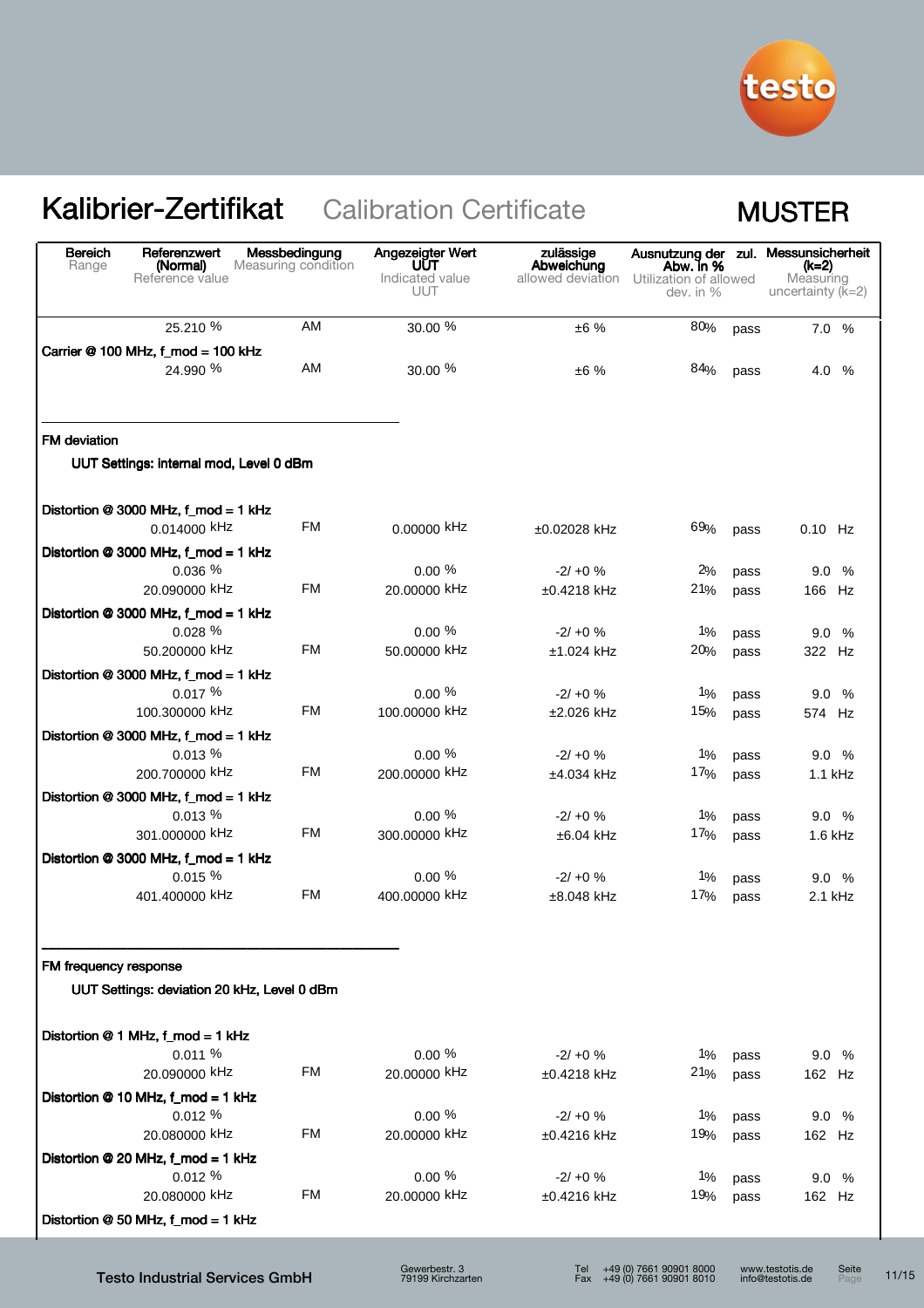

| Bereich<br>Range | Referenzwert<br>(Normal)<br>Reference value                                 | Messbedingung<br>Measuring condition | Angezeigter Wert<br><b>UUT</b><br>Indicated value<br><b>UUT</b> | zulässige<br>Abweichung<br>allowed deviation Utilization of allowed | Ausnutzung der zul. Messunsicherheit<br>Abw. in %<br>dev. in % |              | (k=2)<br>Measuring<br>uncertainty $(K=2)$ |  |
|------------------|-----------------------------------------------------------------------------|--------------------------------------|-----------------------------------------------------------------|---------------------------------------------------------------------|----------------------------------------------------------------|--------------|-------------------------------------------|--|
|                  | 0.012%                                                                      |                                      | $0.00 \%$                                                       | $-2/10 \%$                                                          | $1\%$                                                          | pass         | $9.0\%$                                   |  |
|                  | 20.080000 kHz                                                               | FM                                   | 20.00000 kHz                                                    | ±0.4216 kHz                                                         | 19%                                                            | pass         | 162 Hz                                    |  |
|                  | Distortion @ 100 MHz, f_mod = 1 kHz                                         |                                      |                                                                 |                                                                     |                                                                |              |                                           |  |
|                  | 0.012%                                                                      | FM                                   | $0.00\%$                                                        | $-2/ +0$ %                                                          | $1\%$                                                          | pass         | 9.0%                                      |  |
|                  | 20.080000 kHz                                                               |                                      | 20.00000 kHz                                                    | $±0.4216$ kHz                                                       | 19%                                                            | pass         | 162 Hz                                    |  |
|                  | Distortion @ 200 MHz, f_mod = 1 kHz                                         |                                      |                                                                 |                                                                     |                                                                |              |                                           |  |
|                  | 0.012%<br>20.080000 kHz                                                     | <b>FM</b>                            | $0.00 \%$<br>20.00000 kHz                                       | $-2/ +0$ %                                                          | $1\%$<br>19%                                                   | pass         | 9.0%                                      |  |
|                  |                                                                             |                                      |                                                                 | ±0.4216 kHz                                                         |                                                                | pass         | 162 Hz                                    |  |
|                  | Distortion @ 500 MHz, f_mod = 1 kHz                                         |                                      |                                                                 |                                                                     |                                                                |              |                                           |  |
|                  | $0.014\%$<br>20.080000 kHz                                                  | FM                                   | $0.00\%$<br>20.00000 kHz                                        | $-2/ +0$ %                                                          | $1\%$<br>19%                                                   | pass         | 9.0%                                      |  |
|                  |                                                                             |                                      |                                                                 | $±0.4216$ kHz                                                       |                                                                | pass         | 162 Hz                                    |  |
|                  | Distortion @ 1000 MHz, f_mod = 1 kHz<br>0.021%                              |                                      | $0.00\%$                                                        |                                                                     |                                                                |              |                                           |  |
|                  | 20.080000 kHz                                                               | FM                                   | 20.00000 kHz                                                    | $-2/10 \%$                                                          | $1\%$<br>19%                                                   | pass         | 9.0%                                      |  |
|                  |                                                                             |                                      |                                                                 | $±0.4216$ kHz                                                       |                                                                | pass         | 164 Hz                                    |  |
|                  | Distortion @ 2000 MHz, f_mod = 1 kHz                                        |                                      | $0.00 \%$                                                       |                                                                     |                                                                |              |                                           |  |
|                  | 0.025%<br>20.090000 kHz                                                     | <b>FM</b>                            | 20.00000 kHz                                                    | $-2/10 \%$<br>$±0.4218$ kHz                                         | 1%<br>21%                                                      | pass         | 9.0 %<br>164 Hz                           |  |
|                  |                                                                             |                                      |                                                                 |                                                                     |                                                                | pass         |                                           |  |
|                  | Distortion @ 3000 MHz, f_mod = 1 kHz                                        |                                      | $0.00 \%$                                                       |                                                                     |                                                                |              |                                           |  |
|                  | 0.035%<br>20.090000 kHz                                                     | <b>FM</b>                            | 20.00000 kHz                                                    | $-2/ +0$ %<br>$±0.4218$ kHz                                         | 2%<br>21%                                                      | pass<br>pass | 9.0 %<br>166 Hz                           |  |
| FM LF accuracy   | UUT Settings: FM Dev 100 kHz, Level 0 dBm<br><b>Tolerance by Laboratory</b> |                                      |                                                                 |                                                                     |                                                                |              |                                           |  |
|                  |                                                                             |                                      |                                                                 |                                                                     |                                                                |              |                                           |  |
|                  | Carrier @ 1000 MHz, f_mod = 0.02 kHz<br>99.200000 kHz                       | FM                                   | 100,00000 kHz                                                   | $±9.92$ kHz                                                         | 8%                                                             | pass         | 579 Hz                                    |  |
|                  | Carrier @ 1000 MHz, f_mod = 0.05 kHz<br>100.400000 KHZ                      | <b>FM</b>                            | 100.00000 kHz                                                   | $±10.04$ kHz                                                        | 4%                                                             | pass         | 577 Hz                                    |  |
|                  | Carrier $@$ 1000 MHz, f_mod = 0.1 kHz<br>99.900000 kHz                      | FM                                   | 100.00000 kHz                                                   | $±9.99$ kHz                                                         | 1%                                                             | pass         | 579 Hz                                    |  |
|                  | Carrier @ 1000 MHz, f_mod = 0.2 kHz<br>99.900000 kHz                        | <b>FM</b>                            | 100.00000 kHz                                                   | $±9.99$ kHz                                                         | 1%                                                             | pass         | 578 Hz                                    |  |
|                  | Carrier @ 1000 MHz, f_mod = 0.5 kHz<br>100.100000 kHz                       | FM                                   | 100.00000 kHz                                                   | $±10.01$ kHz                                                        | $1\%$                                                          | pass         | 577 Hz                                    |  |
|                  | Carrier @ 1000 MHz, f_mod = 1 kHz<br>100.300000 kHz                         | <b>FM</b>                            | 100.00000 kHz                                                   | $±10.03$ kHz                                                        | 3%                                                             | pass         | 574 Hz                                    |  |
|                  | Carrier @ 1000 MHz, f_mod = 2 kHz<br>100.300000 kHz                         | FM                                   | 100.00000 kHz                                                   | $±10.03$ kHz                                                        | 3%                                                             | pass         | 609 Hz                                    |  |
|                  | Carrier @ 1000 MHz, f_mod = 5 kHz<br>100.700000 kHz                         | FM                                   | 100.00000 kHz                                                   | $±10.07$ kHz                                                        | 7%                                                             | pass         | 607 Hz                                    |  |
|                  | Carrier @ 1000 MHz, f_mod = 10 kHz                                          |                                      |                                                                 |                                                                     |                                                                |              |                                           |  |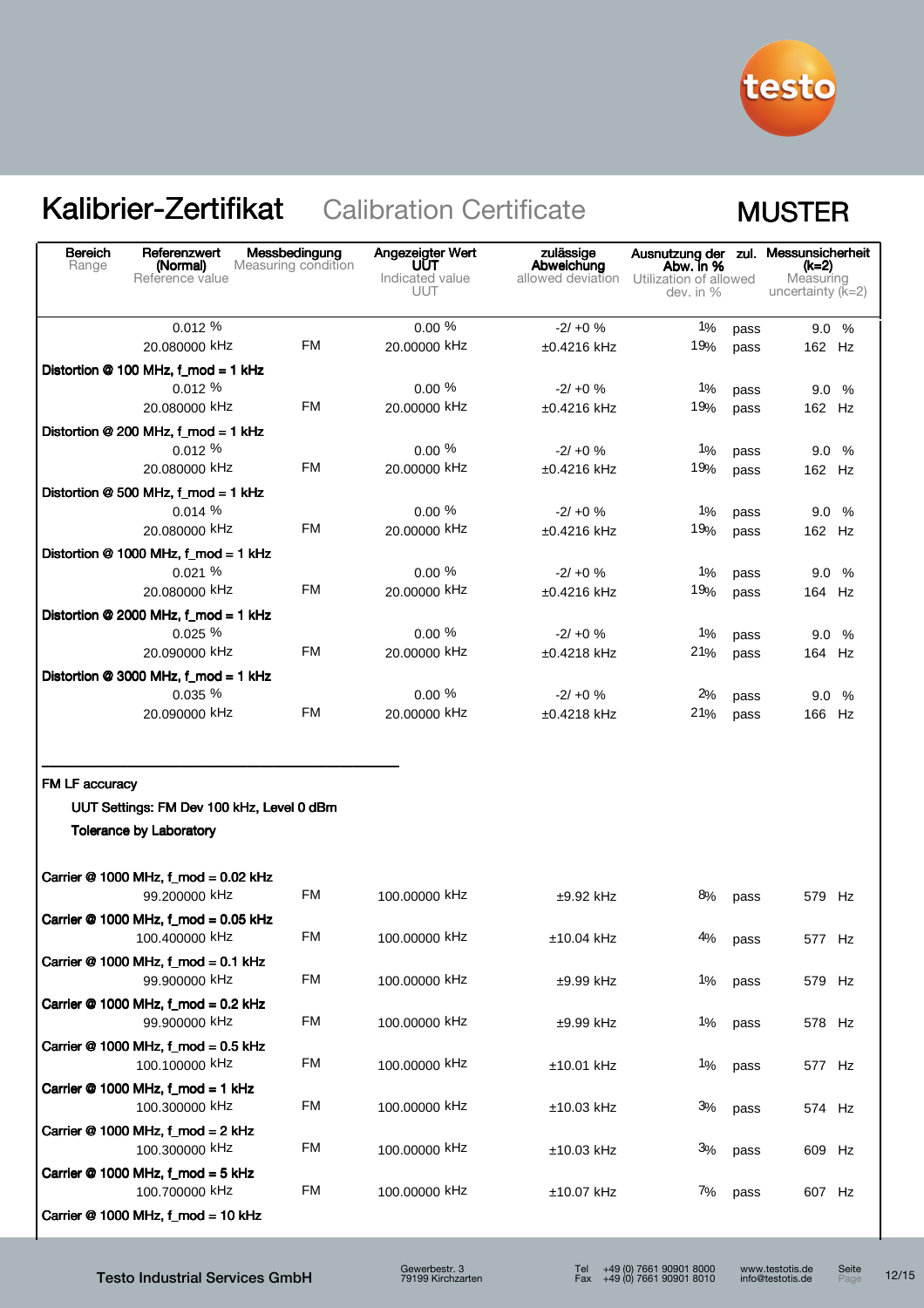

| <b>Bereich</b><br>Range | Referenzwert<br>(Normal)<br>Reference value                                        | Messbedingung<br>Measuring condition | Angezeigter Wert<br>UUT<br>Indicated value<br><b>UUT</b> | zulässige<br>Abweichung<br>allowed deviation | Abw. in %<br>Utilization of allowed<br>dev. in % |              | Ausnutzung der zul. Messunsicherheit<br>(k=2)<br>Measuring<br>uncertainty $(k=2)$ |
|-------------------------|------------------------------------------------------------------------------------|--------------------------------------|----------------------------------------------------------|----------------------------------------------|--------------------------------------------------|--------------|-----------------------------------------------------------------------------------|
|                         | 101.400000 kHz                                                                     | <b>FM</b>                            | 100.00000 kHz                                            | $±10.14$ kHz                                 | 14%                                              | pass         | 606 Hz                                                                            |
|                         | Carrier @ 1000 MHz, f_mod = 20 kHz<br>102.300000 kHz                               | <b>FM</b>                            | 100,00000 kHz                                            | $±10.23$ kHz                                 | 23%                                              | pass         | 883 Hz                                                                            |
|                         | Carrier @ 1000 MHz, f_mod = 50 kHz<br>103.000000 kHz                               | FM                                   | 100.00000 kHz                                            | $±10.3$ kHz                                  | 29%                                              | pass         | 874 Hz                                                                            |
|                         | Carrier @ 1000 MHz, f_mod = 100 kHz<br>104.000000 kHz                              | FM                                   | 100,00000 kHz                                            | $±10.4$ kHz                                  | 39%                                              | pass         | 860 Hz                                                                            |
|                         | PM Deviation Accuracy and Distortion                                               |                                      |                                                          |                                              |                                                  |              |                                                                                   |
|                         | UUT Settings: internal mod, Level 0 dBm                                            |                                      |                                                          |                                              |                                                  |              |                                                                                   |
|                         | Distortion @ 3000 MHz, f_mod = 1 kHz                                               |                                      |                                                          |                                              |                                                  |              |                                                                                   |
|                         | 0.97%                                                                              |                                      | $0.0 \%$                                                 | $-1/10 \%$                                   | 97%                                              | pass         | 9.0%                                                                              |
|                         | $0.51$ rad                                                                         | <b>PM</b>                            | $0.5$ rad                                                | $±0.1$ rad                                   | 11%                                              | pass         | $0.08$ rad                                                                        |
|                         | Distortion @ 3000 MHz, f_mod = 1 kHz                                               |                                      |                                                          |                                              |                                                  |              |                                                                                   |
|                         | 0.49%                                                                              | <b>PM</b>                            | $0.0 \%$<br>$1.0$ rad                                    | $-1/10 \%$                                   | 49%                                              | pass         | 9.0%                                                                              |
|                         | $1.01$ rad                                                                         |                                      |                                                          | $±0.11$ rad                                  | 12%                                              | pass         | $0.08$ rad                                                                        |
|                         | Distortion @ 3000 MHz, f_mod = 1 kHz<br>$0.23\%$                                   |                                      | $0.0 \%$                                                 |                                              | 23%                                              |              |                                                                                   |
|                         | $2.02$ rad                                                                         | <b>PM</b>                            | $2.0$ rad                                                | $-1/10 \%$<br>$±0.12$ rad                    | 19%                                              | pass<br>pass | 9.0%<br>$0.09$ rad                                                                |
|                         | Distortion @ 3000 MHz, f_mod = 1 kHz                                               |                                      |                                                          |                                              |                                                  |              |                                                                                   |
|                         | 0.21%                                                                              |                                      | $0.0\ \%$                                                | $-1/10 \%$                                   | 21%                                              | pass         | 9.0%                                                                              |
|                         | $2.53$ rad                                                                         | <b>PM</b>                            | $2.5$ rad                                                | $±0.12$ rad                                  | 22%                                              | pass         | $0.09$ rad                                                                        |
|                         | Distortion @ 3000 MHz, f_mod = 1 kHz<br>0.10%                                      |                                      | $0.0 \%$                                                 | $-1/10 \%$                                   | 10%                                              |              |                                                                                   |
|                         | 5.04 rad                                                                           | <b>PM</b>                            | $5.0$ rad                                                | $±0.15$ rad                                  | 27%                                              | pass<br>pass | 9.0 %<br>$0.09$ rad                                                               |
|                         | PM Frequency response and Distortion<br>UUT Settings: Deviation 1 rad, Level 0 dBm |                                      |                                                          |                                              |                                                  |              |                                                                                   |
|                         |                                                                                    |                                      |                                                          |                                              |                                                  |              |                                                                                   |
|                         | Distortion @ 0.25 MHz, f_mod = 1 kHz                                               |                                      |                                                          |                                              |                                                  |              |                                                                                   |
|                         | 0.059%<br>1.008 rad                                                                | <b>PM</b>                            | $0.00 \%$<br>$1.00$ rad                                  | $-1/10 \%$                                   | 6%                                               | pass         | 9.0 %                                                                             |
|                         |                                                                                    |                                      |                                                          | $±0.11$ rad                                  | 7%                                               | pass         | $0.05$ rad                                                                        |
|                         | Distortion @ 0.5 MHz, f_mod = 1 kHz<br>0.053~%                                     |                                      | $0.00 \%$                                                | $-1/ +0$ %                                   | 5%                                               | pass         | 9.0 %                                                                             |
|                         | 1.010 rad                                                                          | <b>PM</b>                            | 1.00 rad                                                 | $±0.11$ rad                                  | 9%                                               | pass         | $0.05$ rad                                                                        |
|                         | Distortion @ 1 MHz, f_mod = 1 kHz                                                  |                                      |                                                          |                                              |                                                  |              |                                                                                   |
|                         | 0.054~%                                                                            |                                      | $0.00 \%$                                                | $-1/ +0$ %                                   | 5%                                               | pass         | 9.0%                                                                              |
|                         | 1.010 rad                                                                          | PM                                   | 1.00 rad                                                 | $±0.11$ rad                                  | 9%                                               | pass         | $0.05$ rad                                                                        |
|                         | Distortion @ 2 MHz, f_mod = 1 kHz                                                  |                                      |                                                          |                                              |                                                  |              |                                                                                   |
|                         | 0.063~%                                                                            |                                      | $0.00 \%$                                                | $-1/ +0$ %                                   | 6%                                               | pass         | 9.0%                                                                              |
|                         |                                                                                    |                                      | Gewerheetr 3                                             | $T_{\mathbf{a}}$                             | $\pm$ 49 (0) 7661 90901 8000                     |              | www.testotis.de<br>$C_0$ it                                                       |

Gewerbestr. 3 79199 Kirchzarten

Seite 13/15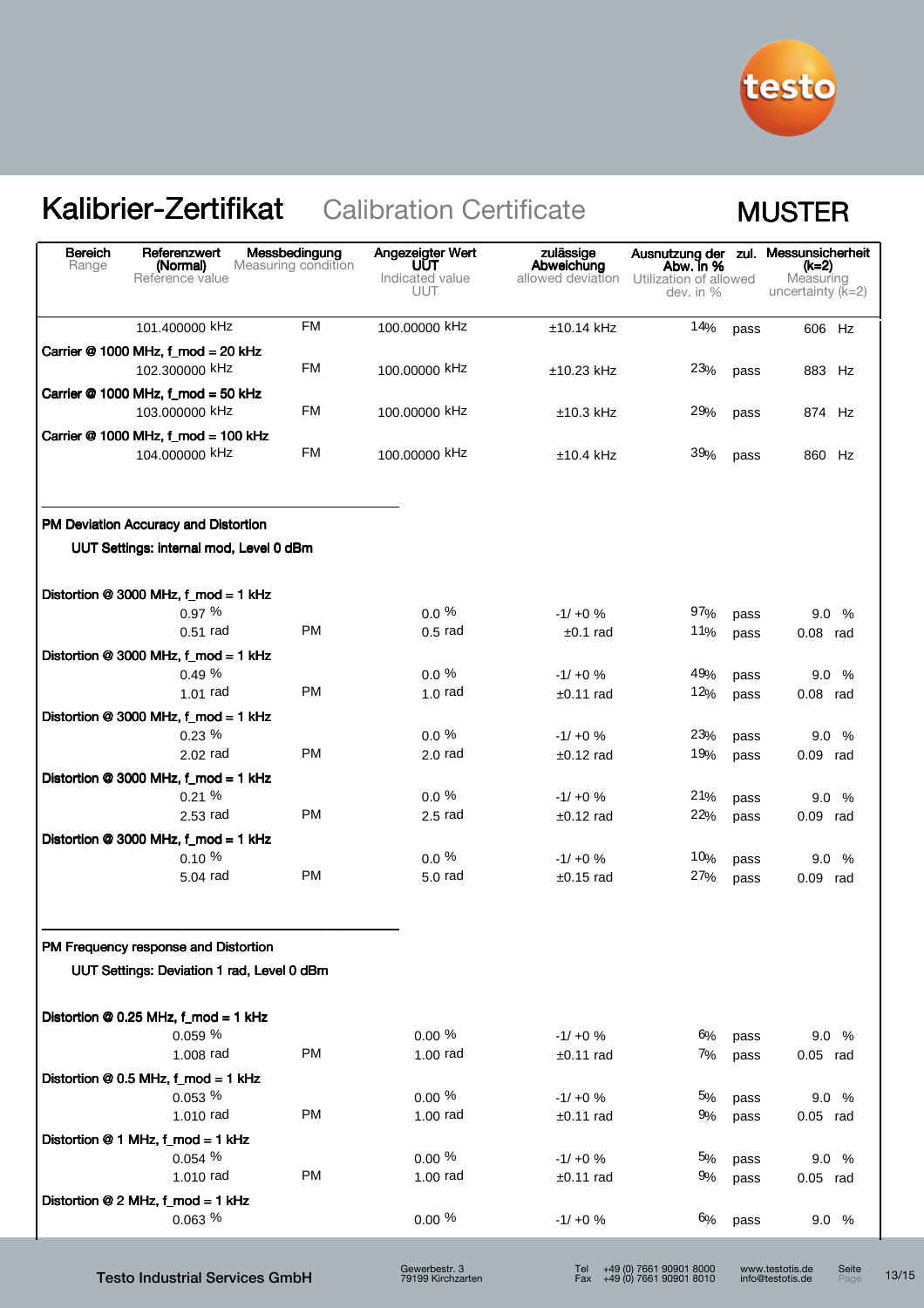

| Distortion @ 5 MHz, f_mod = 1 kHz<br>Distortion @ 10 MHz, f_mod = 1 kHz<br>Distortion @ 50 MHz, f_mod = 1 kHz<br>Distortion @ 150 MHz, f_mod = 1 kHz<br>Distortion @ 500 MHz, f_mod = 1 kHz<br>Distortion @ 1000 MHz, f_mod = 1 kHz | 1.009 rad<br>0.062%<br>1.009 rad<br>0.054 %<br>1.009 rad<br>0.058%<br>1.010 rad<br>0.070 %<br>1.010 rad | <b>PM</b><br><b>PM</b><br><b>PM</b><br><b>PM</b> | $1.00$ rad<br>$0.00 \%$<br>$1.00$ rad<br>0.00%<br>$1.00$ rad<br>$0.00 \%$ | $±0.11$ rad<br>$-1/ +0$ %<br>$±0.11$ rad<br>$-1/10 \%$<br>$±0.11$ rad | 8%<br>6%<br>8%<br>5% | pass<br>pass<br>pass | $0.05$ rad<br>9.0%<br>$0.05$ rad |
|-------------------------------------------------------------------------------------------------------------------------------------------------------------------------------------------------------------------------------------|---------------------------------------------------------------------------------------------------------|--------------------------------------------------|---------------------------------------------------------------------------|-----------------------------------------------------------------------|----------------------|----------------------|----------------------------------|
|                                                                                                                                                                                                                                     |                                                                                                         |                                                  |                                                                           |                                                                       |                      |                      |                                  |
|                                                                                                                                                                                                                                     |                                                                                                         |                                                  |                                                                           |                                                                       |                      |                      |                                  |
|                                                                                                                                                                                                                                     |                                                                                                         |                                                  |                                                                           |                                                                       |                      |                      |                                  |
|                                                                                                                                                                                                                                     |                                                                                                         |                                                  |                                                                           |                                                                       |                      |                      |                                  |
|                                                                                                                                                                                                                                     |                                                                                                         |                                                  |                                                                           |                                                                       |                      |                      |                                  |
|                                                                                                                                                                                                                                     |                                                                                                         |                                                  |                                                                           |                                                                       |                      | pass                 | 9.0%                             |
|                                                                                                                                                                                                                                     |                                                                                                         |                                                  |                                                                           |                                                                       | 8%                   | pass                 | $0.05$ rad                       |
|                                                                                                                                                                                                                                     |                                                                                                         |                                                  |                                                                           |                                                                       | 6%                   |                      |                                  |
|                                                                                                                                                                                                                                     |                                                                                                         |                                                  | $1.00$ rad                                                                | $-1/ +0$ %<br>$±0.11$ rad                                             | 9%                   | pass<br>pass         | 9.0%<br>$0.05$ rad               |
|                                                                                                                                                                                                                                     |                                                                                                         |                                                  |                                                                           |                                                                       |                      |                      |                                  |
|                                                                                                                                                                                                                                     |                                                                                                         |                                                  | $0.00 \%$                                                                 | $-1/10 \%$                                                            | 7%                   | pass                 | 9.0%                             |
|                                                                                                                                                                                                                                     |                                                                                                         | <b>PM</b>                                        | $1.00$ rad                                                                | $±0.11$ rad                                                           | 9%                   | pass                 | $0.05$ rad                       |
|                                                                                                                                                                                                                                     |                                                                                                         |                                                  |                                                                           |                                                                       |                      |                      |                                  |
|                                                                                                                                                                                                                                     | 0.129%                                                                                                  |                                                  | $0.00 \%$                                                                 | $-1/ +0$ %                                                            | 13%                  | pass                 | 9.0%                             |
|                                                                                                                                                                                                                                     | 1,009 rad                                                                                               | <b>PM</b>                                        | $1.00$ rad                                                                | $±0.11$ rad                                                           | 8%                   | pass                 | $0.05$ rad                       |
|                                                                                                                                                                                                                                     |                                                                                                         |                                                  |                                                                           |                                                                       |                      |                      |                                  |
|                                                                                                                                                                                                                                     | 0.345 %                                                                                                 |                                                  | $0.00\%$                                                                  | $-1/10%$                                                              | 35%                  | pass                 | 9.0%                             |
|                                                                                                                                                                                                                                     | 1.014 rad                                                                                               | <b>PM</b>                                        | $1.00$ rad                                                                | $±0.11$ rad                                                           | 13%                  | pass                 | $0.05$ rad                       |
| Distortion @ 2000 MHz, f_mod = 1 kHz                                                                                                                                                                                                |                                                                                                         |                                                  |                                                                           |                                                                       |                      |                      |                                  |
|                                                                                                                                                                                                                                     | 0.330 %                                                                                                 |                                                  | $0.00 \%$                                                                 | $-1/10%$                                                              | 33%                  | pass                 | 9.0%                             |
|                                                                                                                                                                                                                                     | 1.014 rad                                                                                               | <b>PM</b>                                        | $1.00$ rad                                                                | $±0.11$ rad                                                           | 13%                  | pass                 | $0.05$ rad                       |
| Distortion @ 3000 MHz, f_mod = 1 kHz                                                                                                                                                                                                |                                                                                                         |                                                  |                                                                           |                                                                       |                      |                      |                                  |
|                                                                                                                                                                                                                                     | 0.502 %                                                                                                 |                                                  | $0.00 \%$                                                                 | $-1/ +0$ %                                                            | 50%                  | pass                 | 9.0%                             |
|                                                                                                                                                                                                                                     | 1.016 rad                                                                                               | <b>PM</b>                                        | $1.00$ rad                                                                | $±0.11$ rad                                                           | 15%                  | pass                 | $0.05$ rad                       |
| <b>PM LF Accuracy</b><br><b>Tolerance by Laboratory</b>                                                                                                                                                                             |                                                                                                         | UUT Settings: Deviation 5 rad, Level 0 dBm       |                                                                           |                                                                       |                      |                      |                                  |
| Carrier @ 3000 MHz, f_mod = 0.2 kHz                                                                                                                                                                                                 | 5.020 rad                                                                                               | PM                                               | 5.00 rad                                                                  | $±0.502$ rad                                                          | 4%                   | pass                 | $0.05$ rad                       |
| Carrier @ 3000 MHz, f_mod = 0.5 kHz                                                                                                                                                                                                 | 5.050 rad                                                                                               | PM                                               | 5,00 rad                                                                  | $±0.505$ rad                                                          | 10%                  | pass                 | $0.06$ rad                       |
| Carrier @ 3000 MHz, f_mod = 1 kHz                                                                                                                                                                                                   | 5.050 rad                                                                                               | <b>PM</b>                                        | 5.00 rad                                                                  | $±0.505$ rad                                                          | 10%                  | pass                 | $0.07$ rad                       |
| Carrier @ 3000 MHz, f_mod = 3 kHz                                                                                                                                                                                                   | 5,060 rad                                                                                               | PM                                               | 5,00 rad                                                                  | $±0.506$ rad                                                          | 12%                  | pass                 | $0.08$ rad                       |
| Carrier @ 3000 MHz, f_mod = 10 kHz                                                                                                                                                                                                  | 5.120 rad                                                                                               | <b>PM</b>                                        | 5.00 rad                                                                  | $±0.512$ rad                                                          | 23%                  | pass                 | $0.12$ rad                       |
| Carrier @ 3000 MHz, f_mod = 20 kHz                                                                                                                                                                                                  |                                                                                                         |                                                  |                                                                           |                                                                       |                      |                      |                                  |